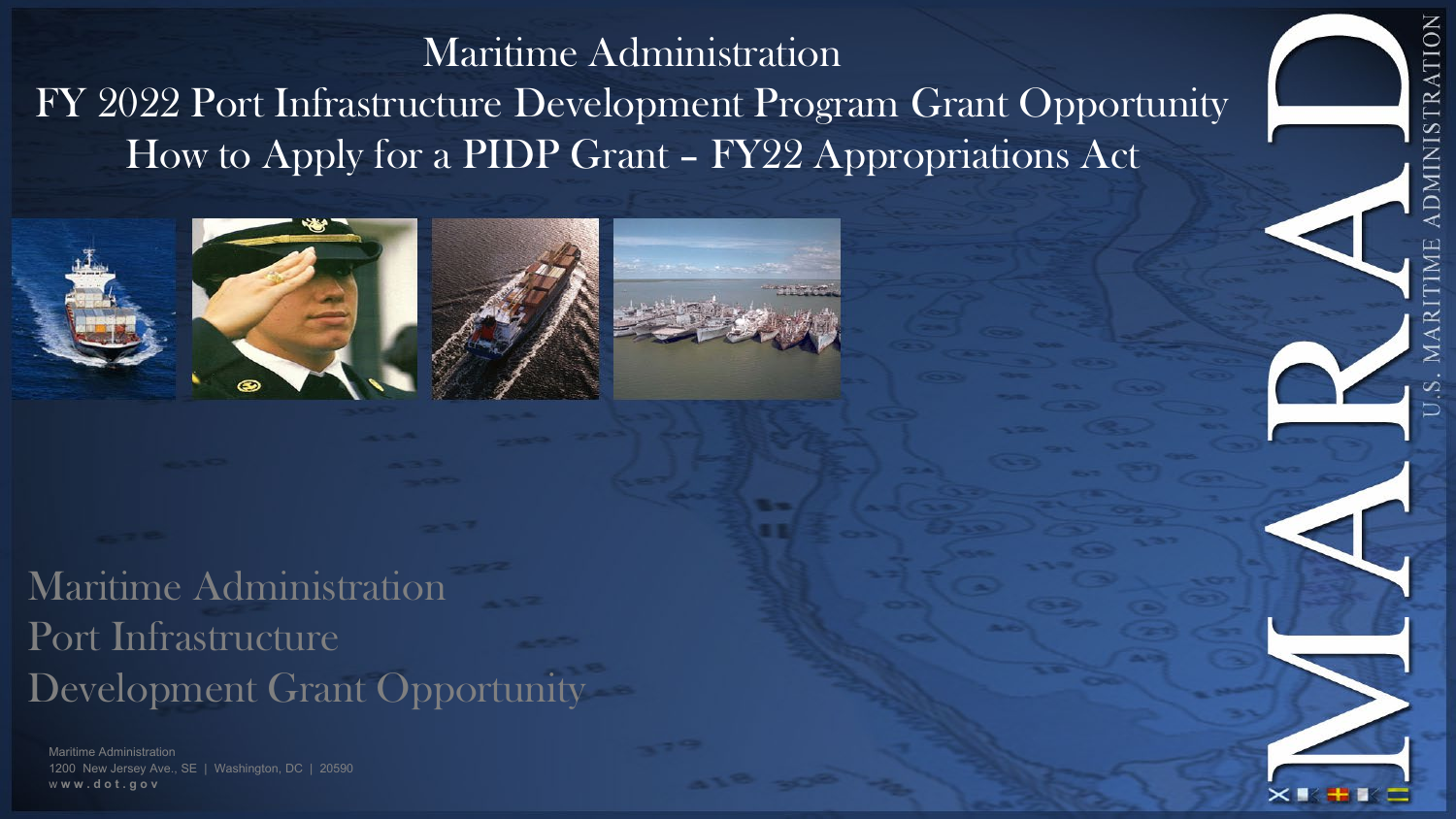

#### **Bipartisan Infrastructure Law (Infrastructure Investment and Jobs Act)**

- **Appropriates \$450M for FY 2022** 
	- $\bullet$  (and \$450M FY23 thru FY26)
- **No specific set aside for coastal seaports or Great Lakes ports**
- **No minimum grant size**
- **Cost effectiveness determination applies to all projects (other than small projects at small ports)**

**Consolidated Appropriations Act, 2022**

- **Appropriates \$234,310,000 for FY 2022**
- **Not less than \$209,310,000 shall be for coastal seaports or Great Lakes ports.**
- **Minimum grant award is \$1,000,000**
- **Cost effectiveness determination does not apply to projects located in noncontiguous states or territories.**
	- Note that small projects at small ports located in noncontiguous states or territories are still subject to the economic vitality analysis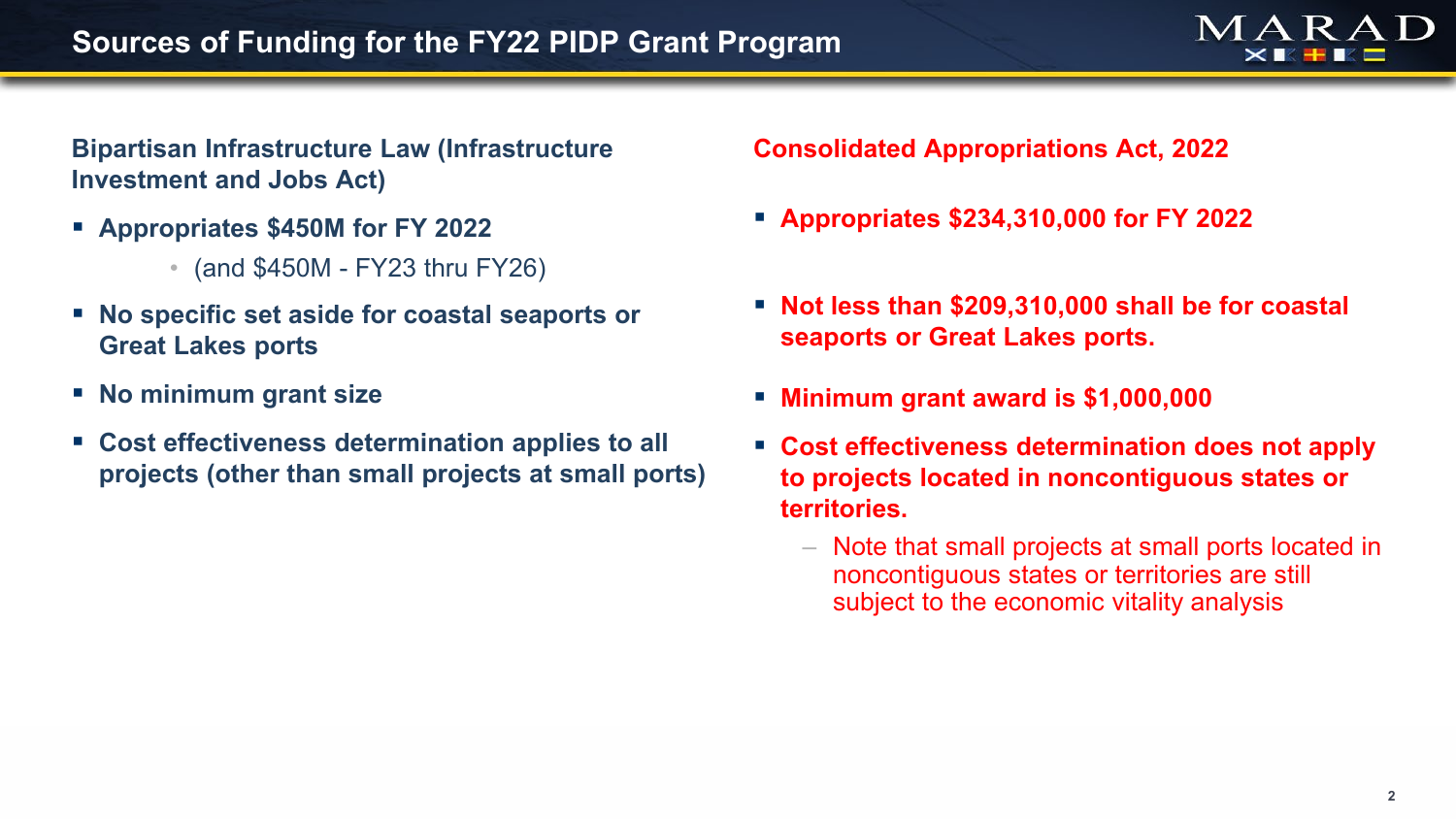

# **Port Infrastructure Development Program (PIDP) Grant Opportunity**

- PIDP Grants provide Federal assistance to fund eligible projects for the purpose of improving the safety, efficiency or reliability of the movement of goods through ports and intermodal connections to ports.
- \$684,310,000 appropriated for FY 2022.
	- \$171,077,500 is reserved for "small projects at small ports." A small port is defined as a coastal seaport, Great Lakes, or inland river port to and from which the average annual tonnage of cargo during the 3 calendar years immediately preceding the time of application is less than 8,000,000 short tons.
	- Discretionary grants awarded on a competitive basis
- Application submittal deadline is 11:59 p.m. EDT, May 16, 2022.
- Applications must be submitted through [www.grants.gov.](http://www.grants.gov/)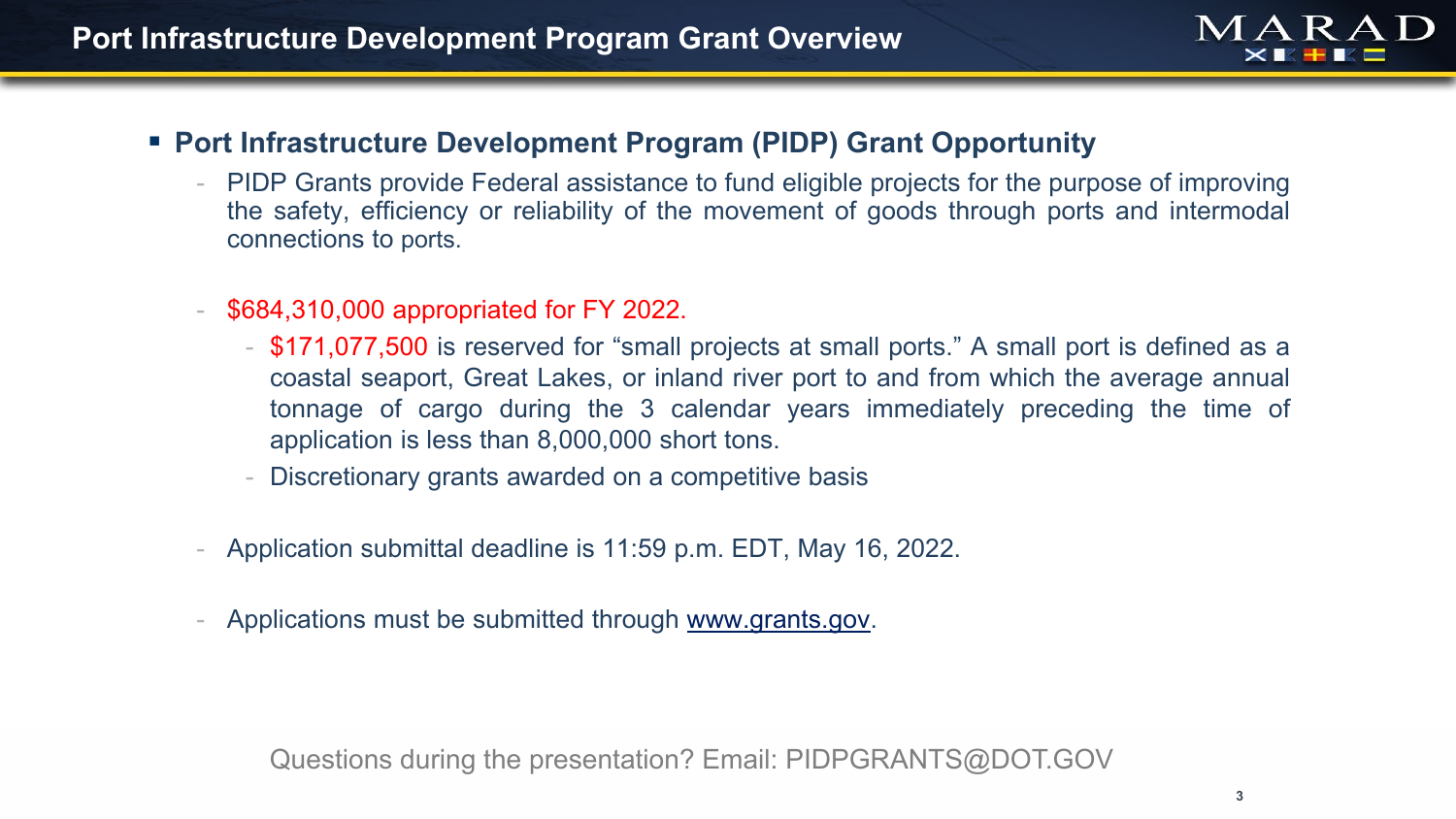## **Federal Award Information**

- Guidance on Federal Award Information is located in Section B of the Notice of Funding Opportunity (NOFO)
- Award size.
	- No minimum award size under BIL. Minimum award under the FY22 Appropriations Act is \$1 million.
	- No maximum award size (but see "Restrictions on Funding" below).
- Restrictions on Funding.
	- These come from the authorization and appropriations acts for this year's funding opportunity.
	- A maximum of \$171,077,500 can be awarded for projects in any one state.
	- Small Projects at Small Ports.
		- \$171,077,50 is reserved for small projects at small ports
		- MARAD will limit awards to a small project at a small port to no more than \$11.25 million.
		- No more than \$17,107,750 of the funds reserved for small projects at small ports may be used for development phase activities.
	- Not more than \$51,323,250 of the funds not reserved for small projects at small ports may be awarded for development phase activities for large projects that do not result in construction.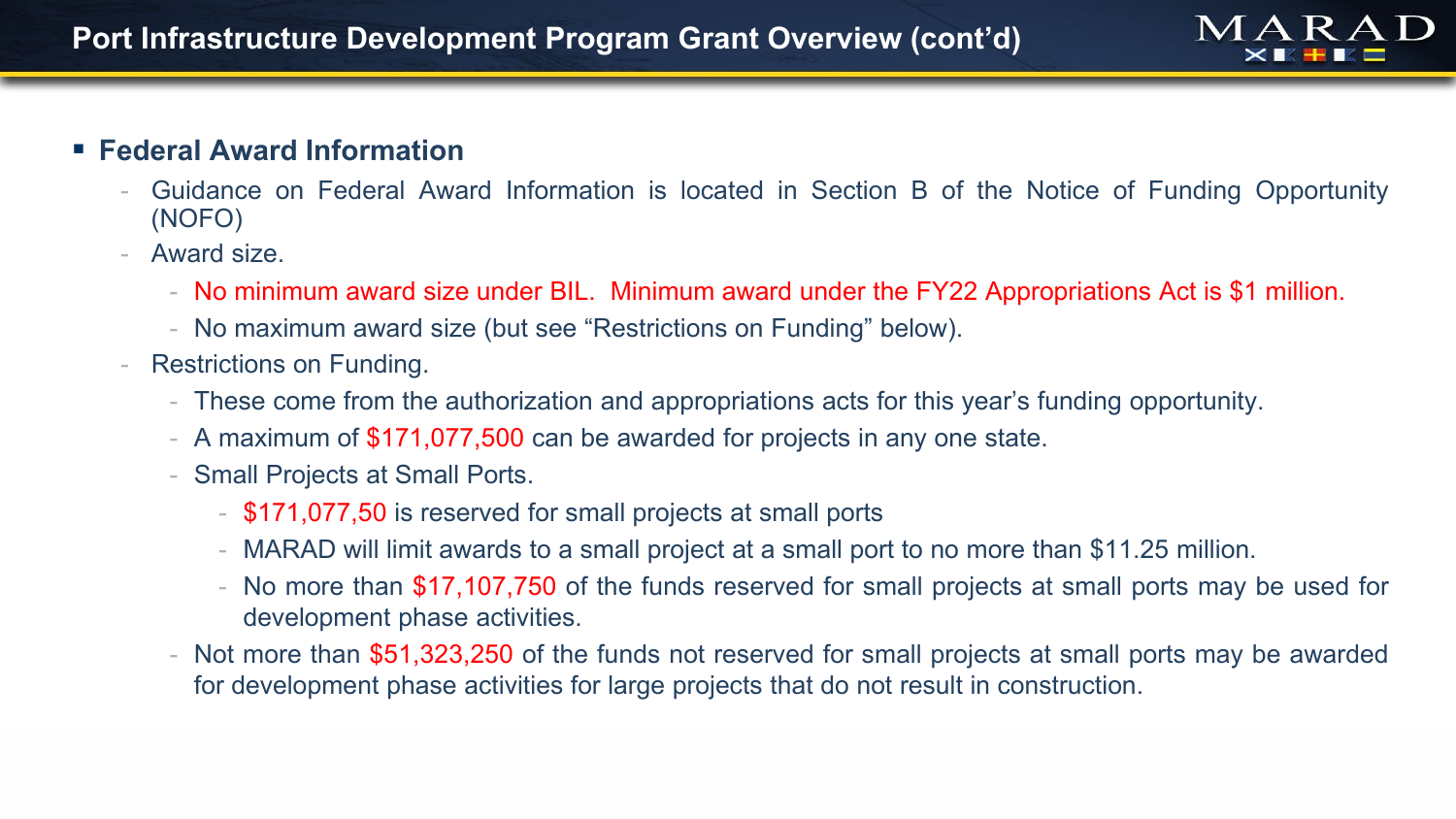- Availability of funds.
	- Goal is to obligate funds not later than September 30, 2025. Obligation occurs upon execution of a written grant agreement.
		- Various administrative requirements, including transportation planning and environmental reviews, must be completed before a grant agreement can be completed.
	- Goal is to expend funds within five years of obligation.
	- A project's likelihood to be ready for obligation of funds by September 30, 2025 and the ability to liquidate these obligations within five years of obligation will be considered during the review process.
- Previous PIDP awards.
	- Previous PIDP grant recipients may apply for funding to support additional phases of a project previously awarded funding. However, to be competitive, the applicant should show how the previously-funded project met scope, schedule, and budget milestones and how the new phase will impact project benefits.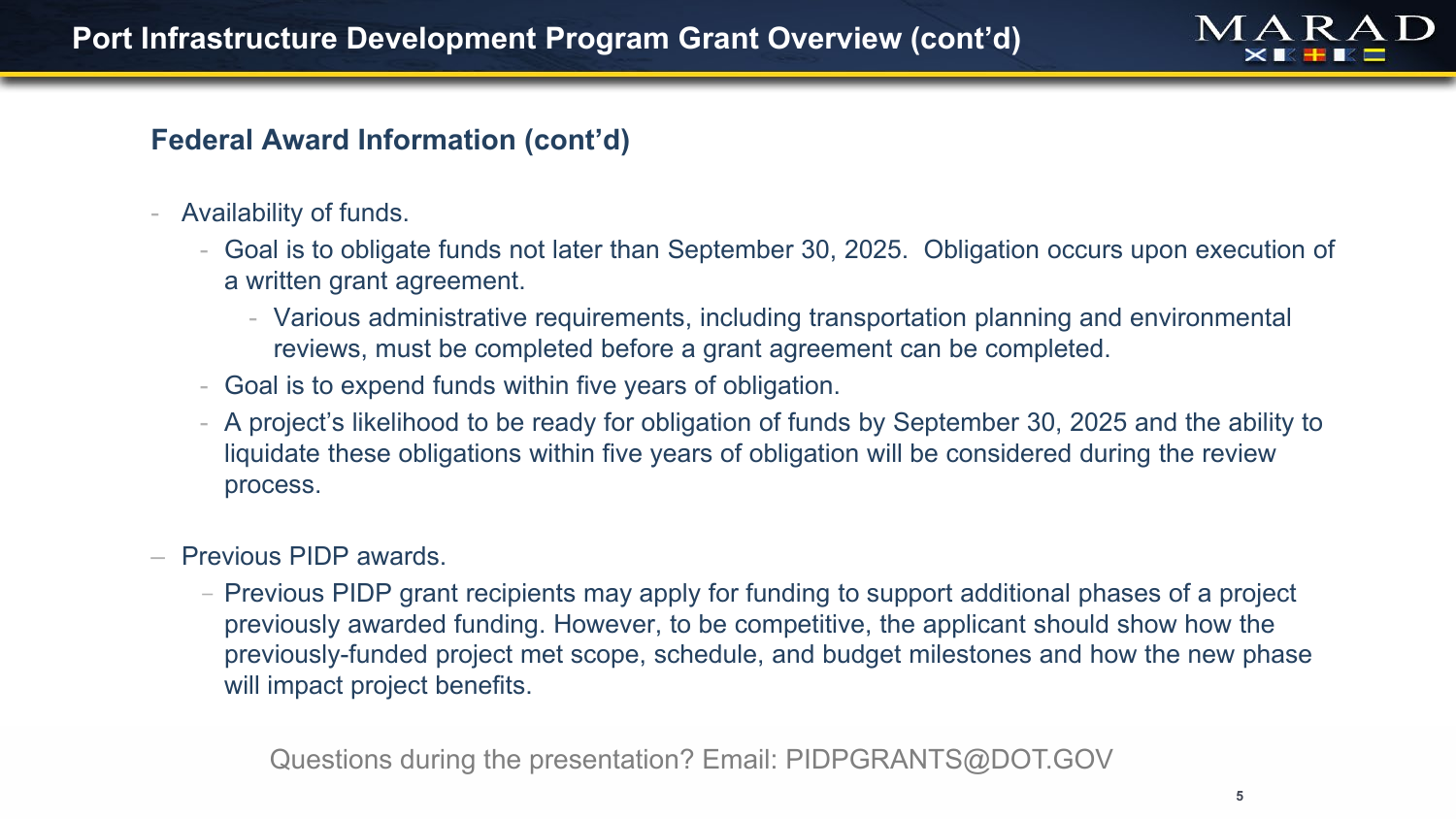# **Eligible Applicants**

- A port authority, a commission or its subdivision or agent under existing authority;
- A State or political subdivision of a State or local government;
- An Indian Tribe;
- A public agency or publicly chartered authority established by one or more States;
- A special purpose district with a transportation function;
- A multistate or multijurisdictional group of entities; or
- A lead entity described above jointly with a private entity or group of private entities (including the owners or operators of a facility, or collection of facilities, at a port).

# **Joint Applications**

- If submitting a joint application, applicants must identify in the application the eligible lead entity as the primary point of contact and identify the primary recipient of the award.
- The applicant that will be responsible for financial administration of the project must be an eligible lead entity described above (i.e., not a private entity).
- Joint applications must include a memorandum of understanding as an attachment signed by all the entities that includes a description of the roles and responsibilities of each entity.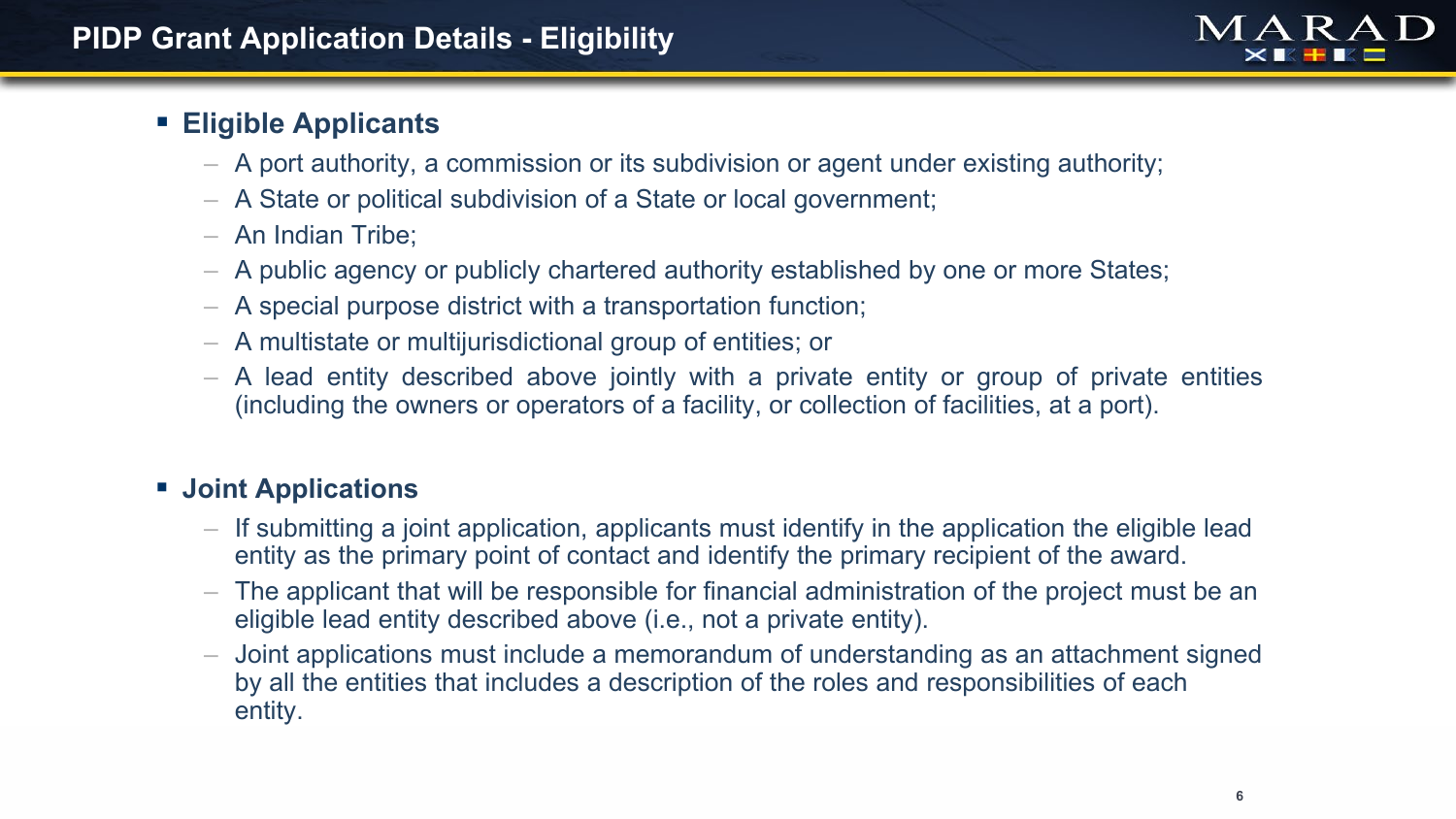# **Cost Sharing and Matching**

- Guidance on Cost Sharing and Matching is located in Section C.2. of the NOFO.
- In general, Federal share may not exceed 80 percent of the cost of the project.
	- Secretary may waive that requirement for grants awarded to a project located in a rural area or for a small project at a small port.
- Application must demonstrate sources of non-Federal funds being committed to the project. This year we are requiring that all applicants provide documentation that the matching funds will be available (and committed) prior to the date of obligation. (See Section D.2.h. of the NOFO)
- Matching funds may:
	- Be from State funds, local funds or private funds.
	- Come from TIFIA or RRIF loans as long as the loan is repayable from non-Federal funds.
- Matching funds may not:
	- Be counted as the non-Federal share for both this program and another Federal grant program.
	- Consist of previously-incurred costs or previously-expended funds unless first approved by DOT in writing after award announcement. (Slightly different rules for small projects at small ports.)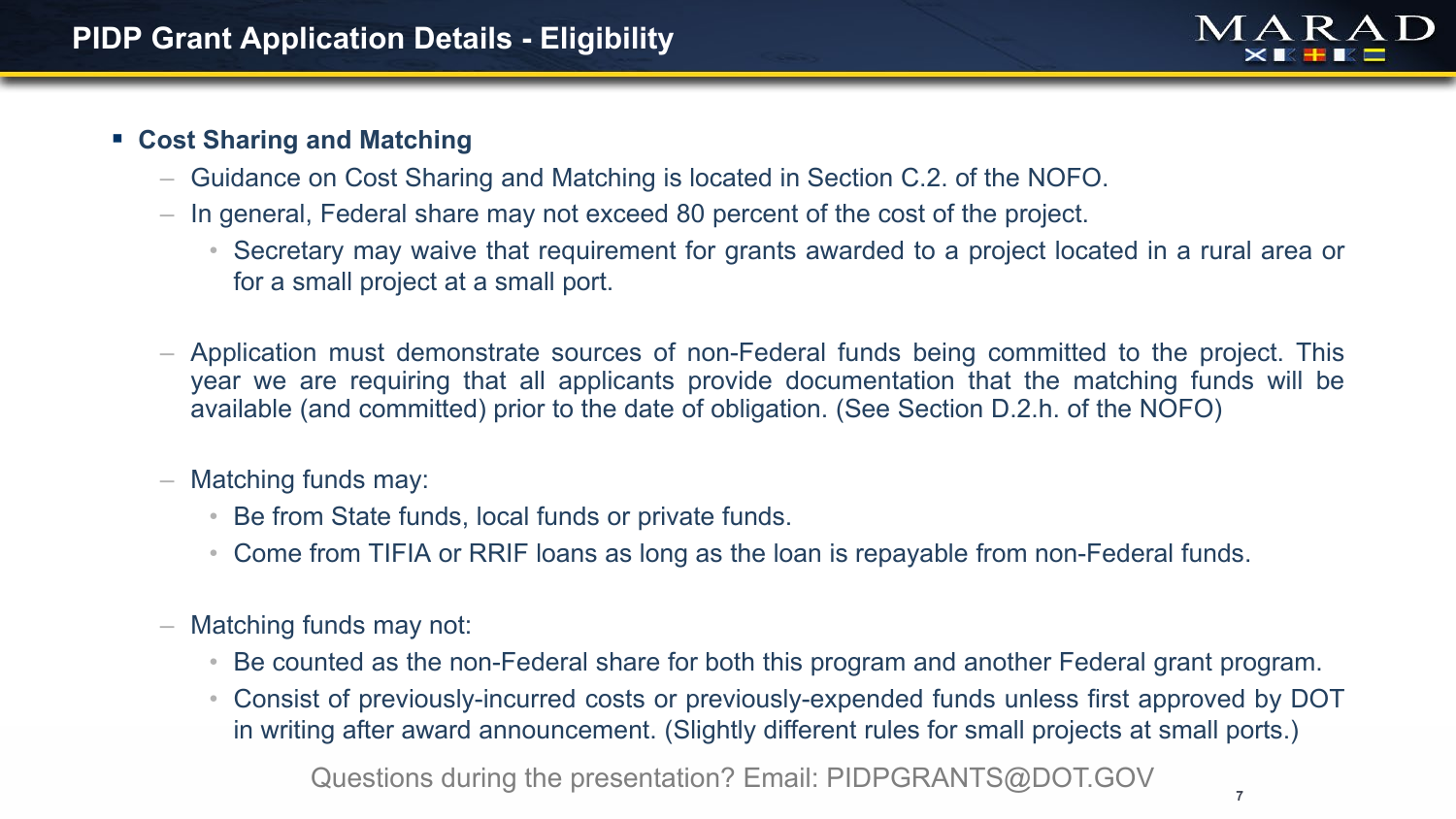# **Eligible Projects**

- Must be located within the boundary of a port, or outside the boundary of a port and directly related to operations of or to an intermodal connection to a coastal seaport, an inland river port or a Great Lakes port.
- Eligible projects must improve the safety, efficiency, or reliability of:
- (I) the loading and unloading of goods at the port;
- (II) the movement of goods into, out of, around, or within a port;
- (III) operational improvements, including projects to improve port resilience; or
- (IV) environmental and emissions mitigation measures, including projects for—
	- (a) port electrification or electrification master planning;
	- (b) harbor craft or equipment replacements or retrofits;
	- (c) development of port or terminal microgrids;
	- (d) provision of idling reduction infrastructure;
	- (e) purchase of cargo handling equipment and related infrastructure;
	- (f) worker training to support electrification technology;
	- (g) installation of port bunkering facilities from ocean-going vessels for fuels;
	- (h) electric vehicle charging or hydrogen refueling infrastructure; or,
	- (i) other related port activities.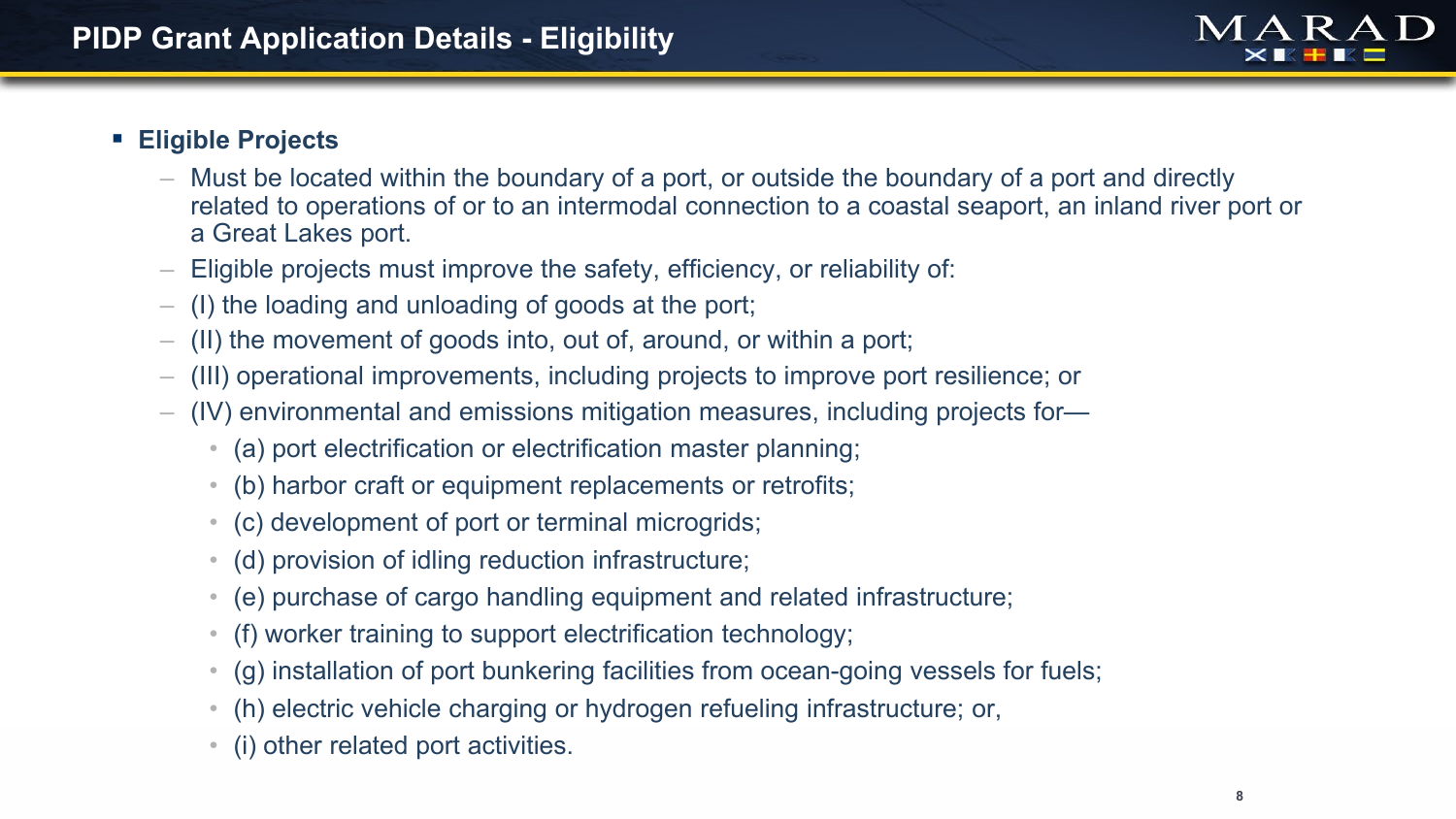

# **Eligible projects (cont'd)**

- For FY 2022, emissions mitigation measures that provide for the use of shore power for vessels to which sections 3507 and 3508 of title 46 apply are eligible, if such grants meet all other requirements set out in the NOFO.
- Development phase activities (including planning, feasibility analysis, revenue forecasting, environmental review, permitting, and preliminary engineering and design work) and port planning activities are eligible if the activities support one of the eligible project types listed.
	- Funding will be prioritized for projects that will move into the construction phase within the grant's performance period.
	- Applications for only development phase activities will be less competitive than capital grants.
	- Applications for development phase activities are subject to an economic vitality analysis (either a small projects at small ports analysis or BCA for large projects).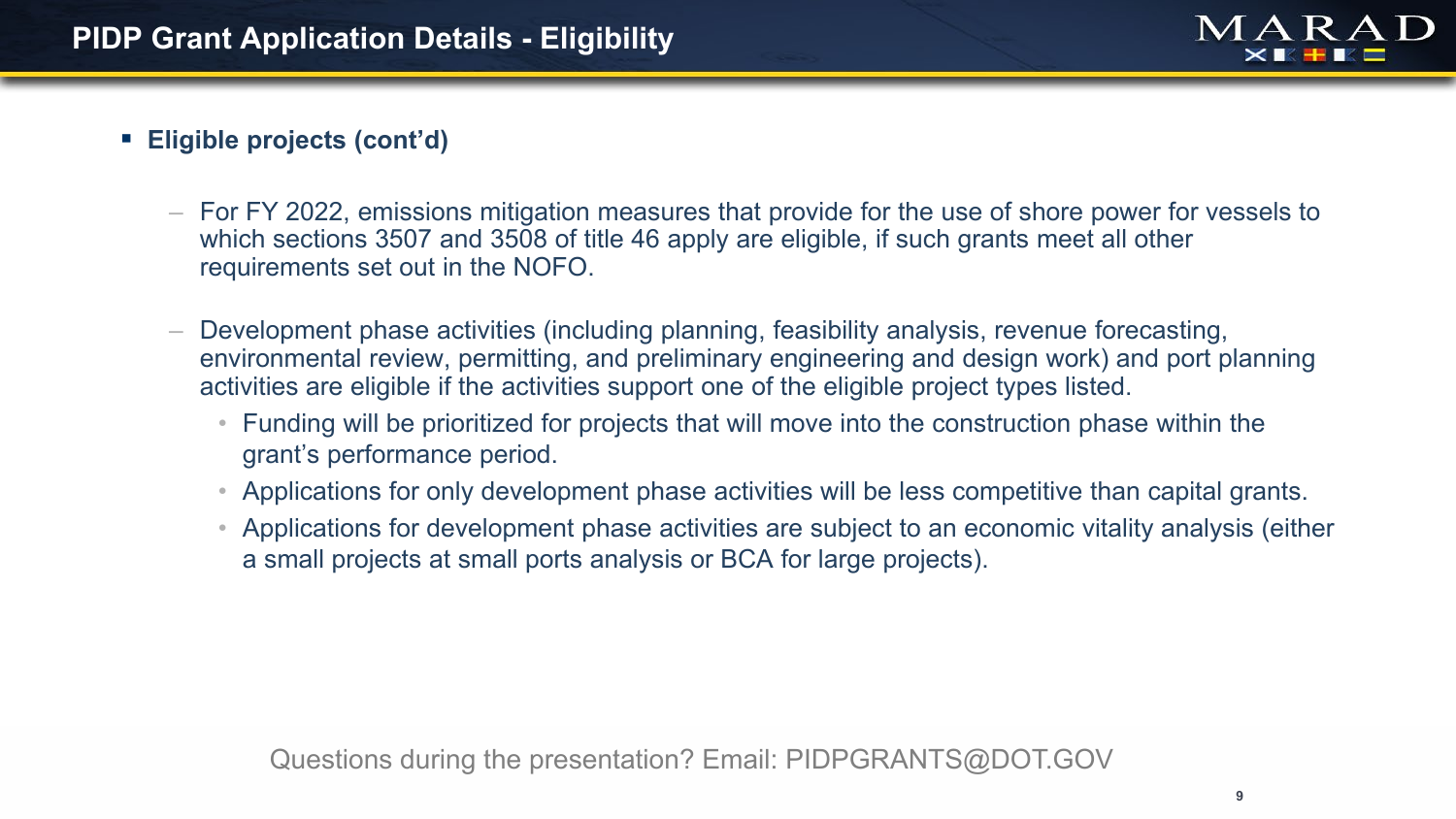# **Ineligible Projects**

- Vessel construction;
	- Exceptions (requires a Secretarial determination):
		- » Must advance environmental or mitigation measures;
		- » Cannot also be receiving assistance under 46 U.S.C. chapter 537
- Projects within a small shipyard;
- Improvements to Federally owned facilities; or
- Fully automated cargo handling equipment or the installation of terminal infrastructure that is designed for fully automated cargo handling equipment.
	- If the Secretary determines such equipment would result in a net loss of good jobs or reduction in the quality of jobs within the port or port terminal.
	- In general, fully automated cargo handling systems transfer materials without the need, or with a significantly reduced need, for human assistance are ineligible.
	- Applicants who propose projects that include the acquisition of cargo handling equipment must provide the information outlined in Section C.3.a. of the NOFO.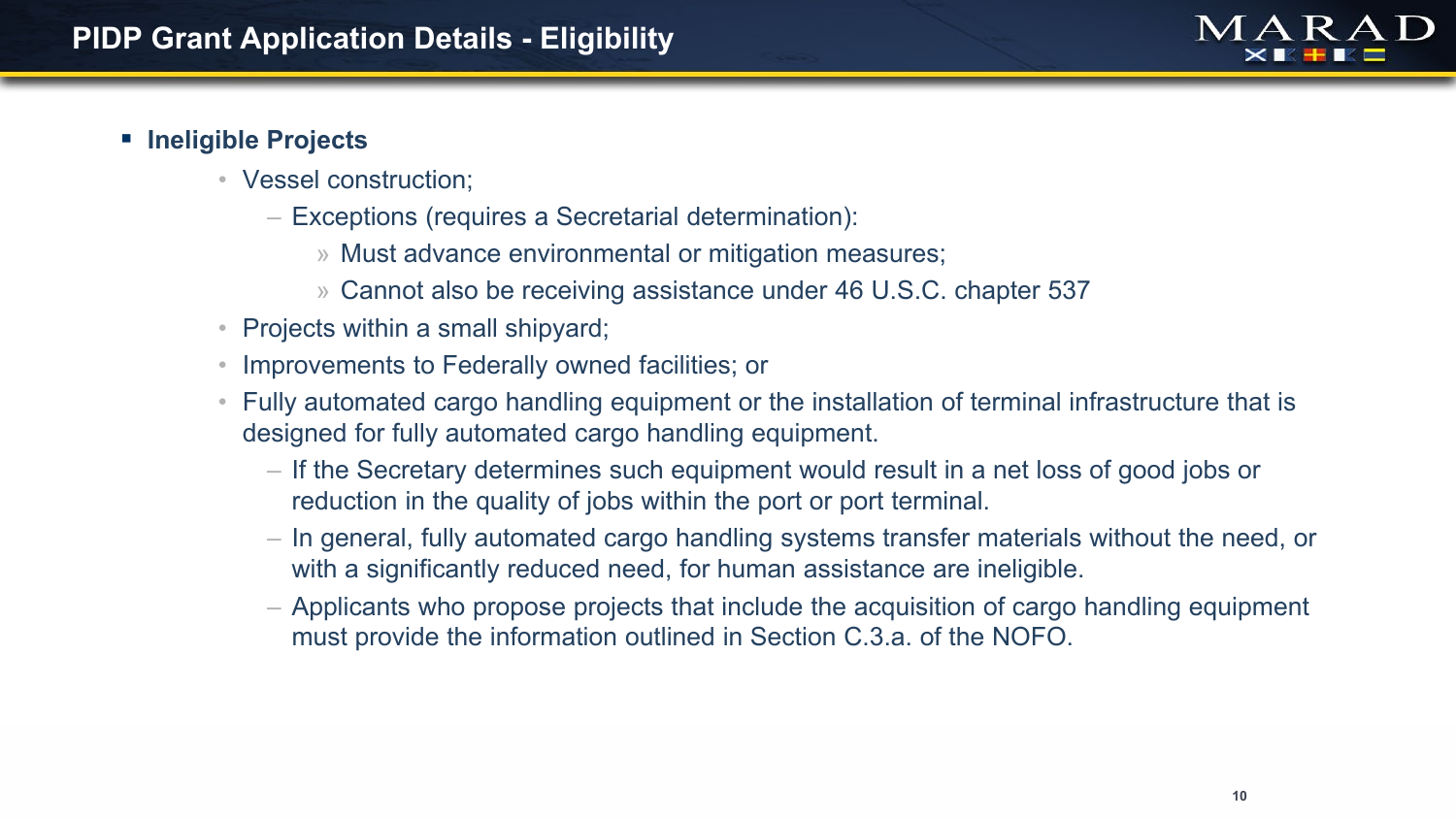- **Project Components (See Section C.3 of the NOFO)** 
	- Application may describe multiple components.
	- Department may award funds for a component if it would otherwise independently qualify for funding (meets minimum award amount, aligns with merit criteria, and has independent utility).
	- Project components in a single application must have a relationship between them.

# **Definitions (See Section A.4 of the NOFO)**

- Coastal seaport, Great Lakes port, Inland River port
- Development phase activities
- Large projects
- Rural area
- Small port
- Small project at a small port
- Port resilience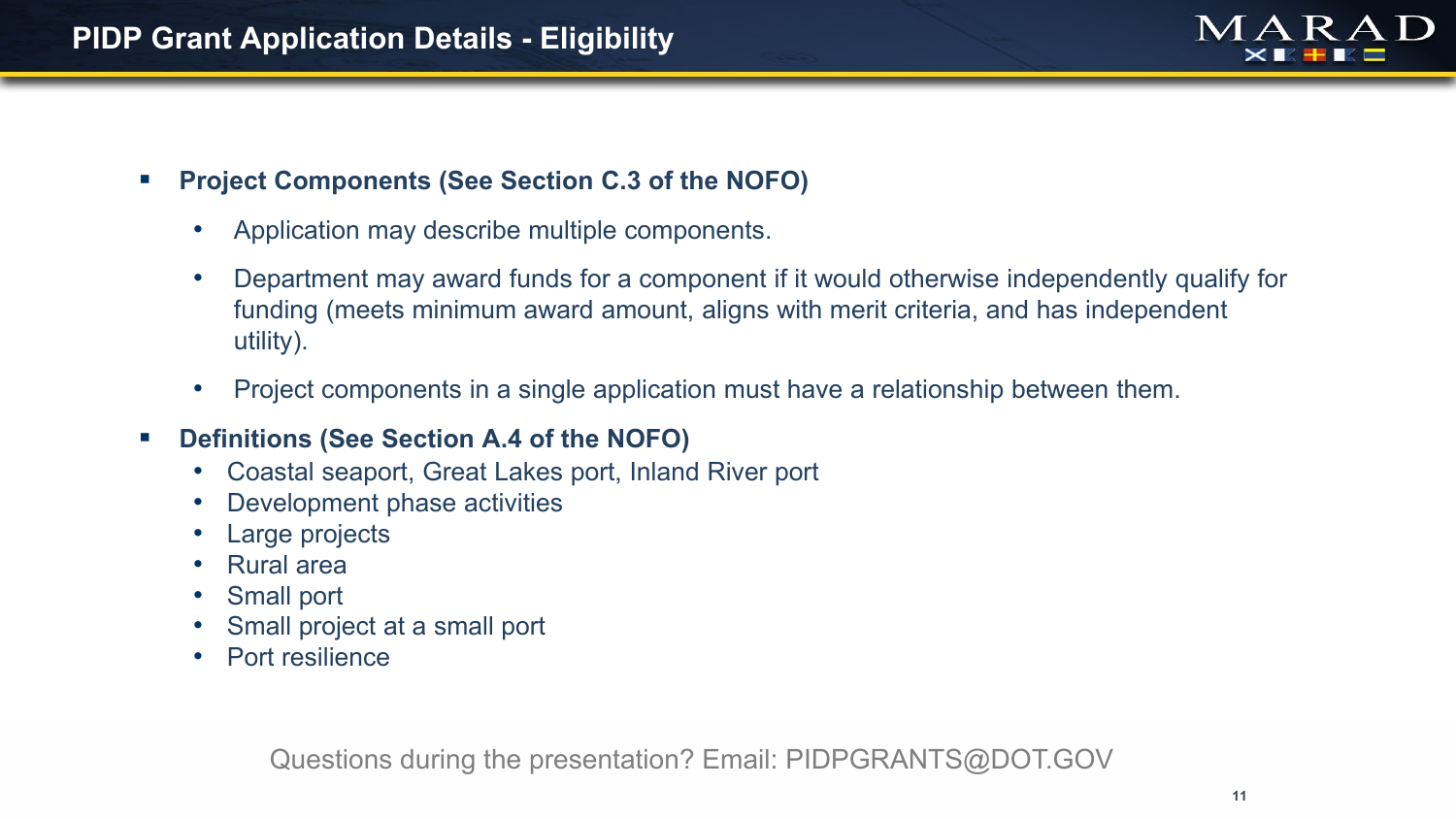

#### **E** Submission date

- $-$  Due by 11:59 pm EDT on Monday, May 16, 2022.
- Grant applications must be submitted through Grants.gov.

# **Content and form of submission**

- Standard Form 424 (Application for Federal Assistance)
- Lobbying Form
- Project narrative (with Cover Page)
- Recommended to include:
	- Budget Information for Construction Programs (SF-424C)
	- Attachments Form (if attachments)
		- Available in the Grants.gov opportunity listing)
	- Suggested order of attachments (see footnote 12 of the NOFO)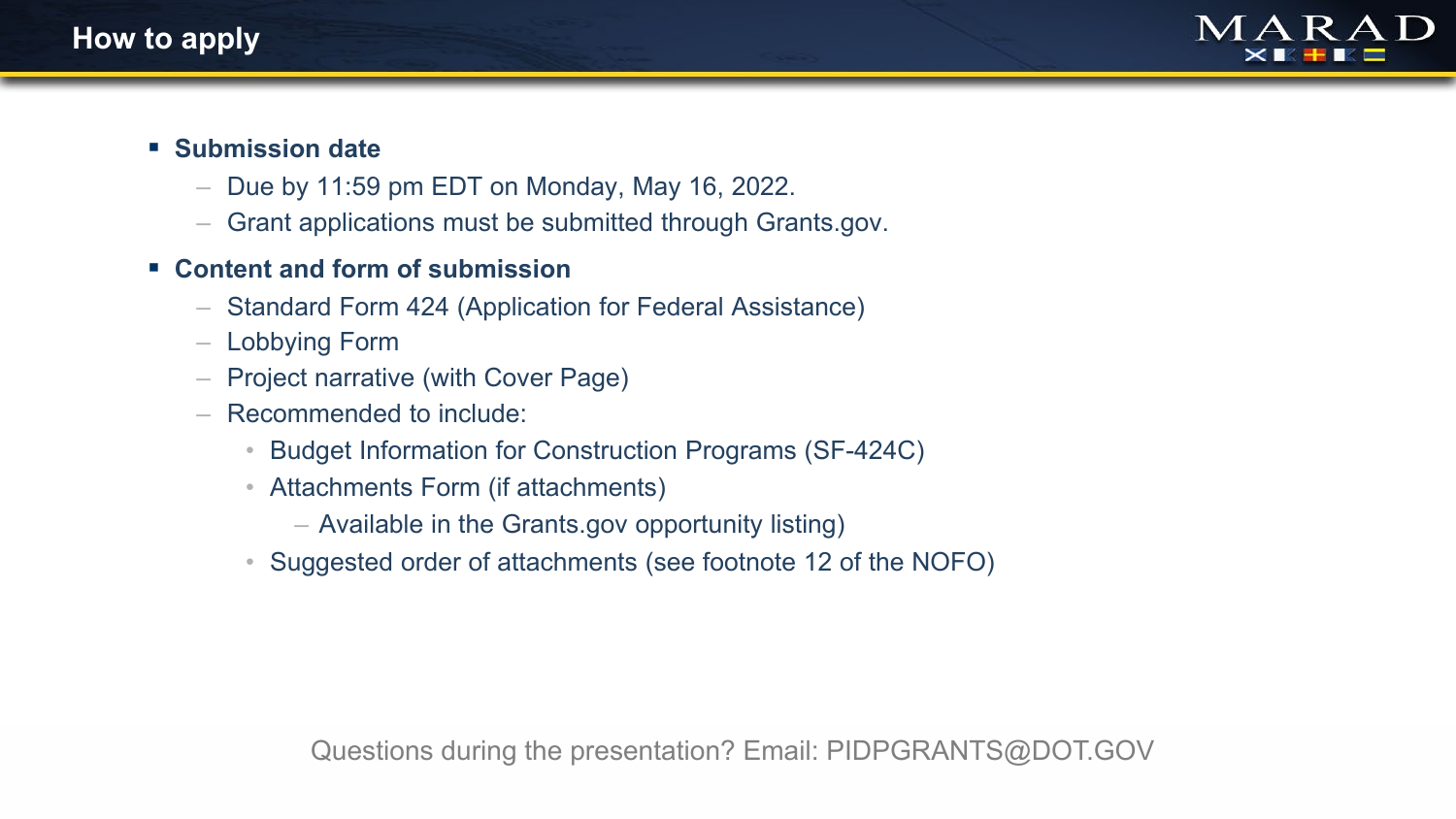

#### ■ How to Organize the Project Narrative

- Project Description (discussed in D.2.b. of the NOFO)
- Project Location (D.2.c.)
- Grant Funds, Sources and Uses of Project Funds (D.2.d.)
- Merit Criteria (D.2.e.)
- Project Readiness (D.2.f.)
- Domestic Preference (D.2.g.)
- Determinations (D.2.h.)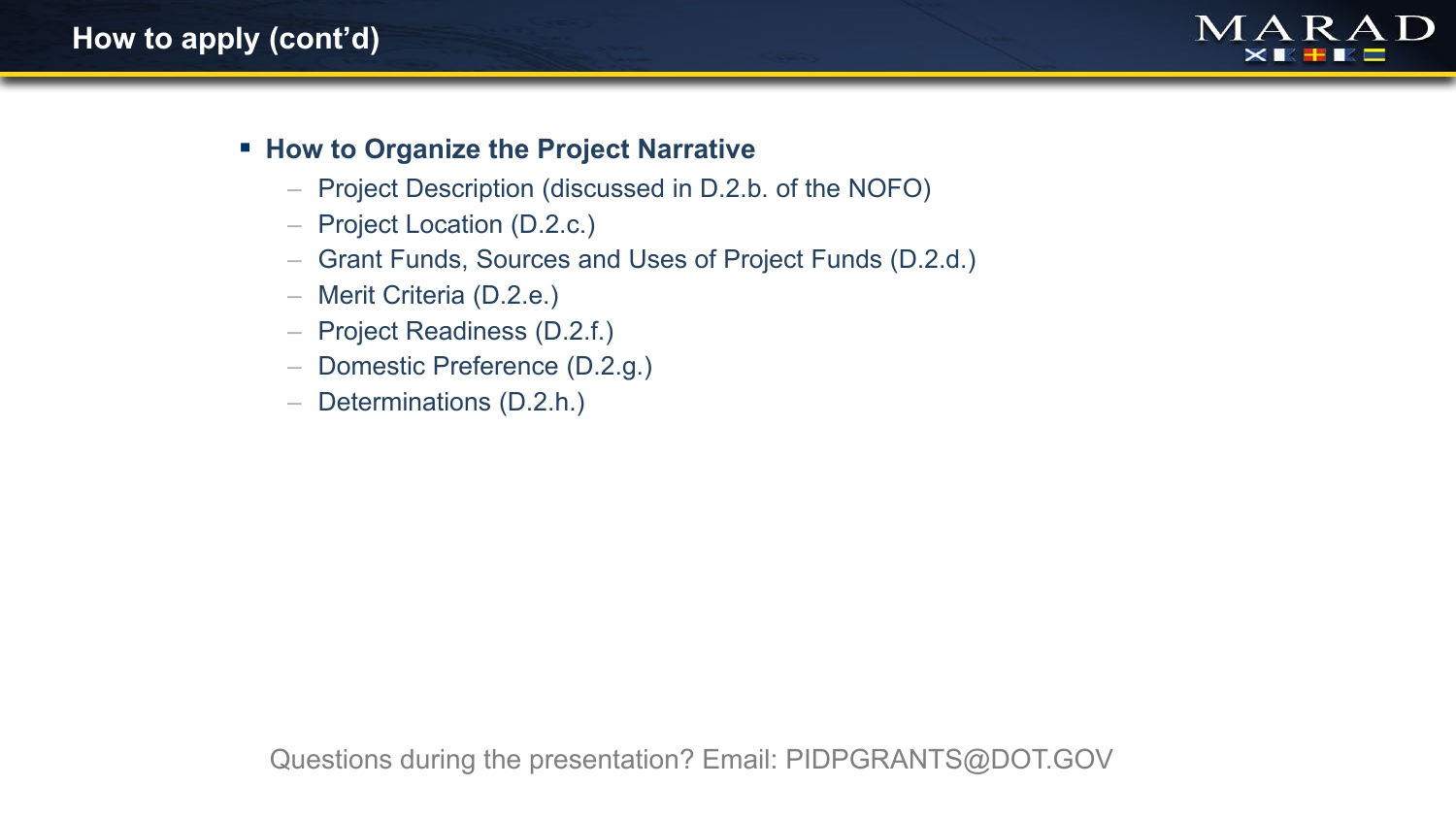

#### **Project Description**

- Include a concise description of the project, the challenges it is intended to address and how it will address those challenges.
- Use this section to put the project in a broader context: How does it relate to other capital development initiatives the applicant is pursuing? Does it support or enhance other projects in the area (in particular, other Federal investments)?

#### **Project Location**

- Describe the project location precisely
	- Consider including maps and other geospatial data so that the reviewer can understand how it connects to existing infrastructure.
- Identify the project location:
	- Is it in a Historically Disadvantaged Community or in a community development zone (such as a qualified Opportunity Zone, Empowerment Zone, Promise Zone, or Choice Neighborhood)?
	- Is it in a rural or urban area?
	- Is it at a coastal seaport, Great Lakes port, or inland river port?
	- Is it a small project at a small port?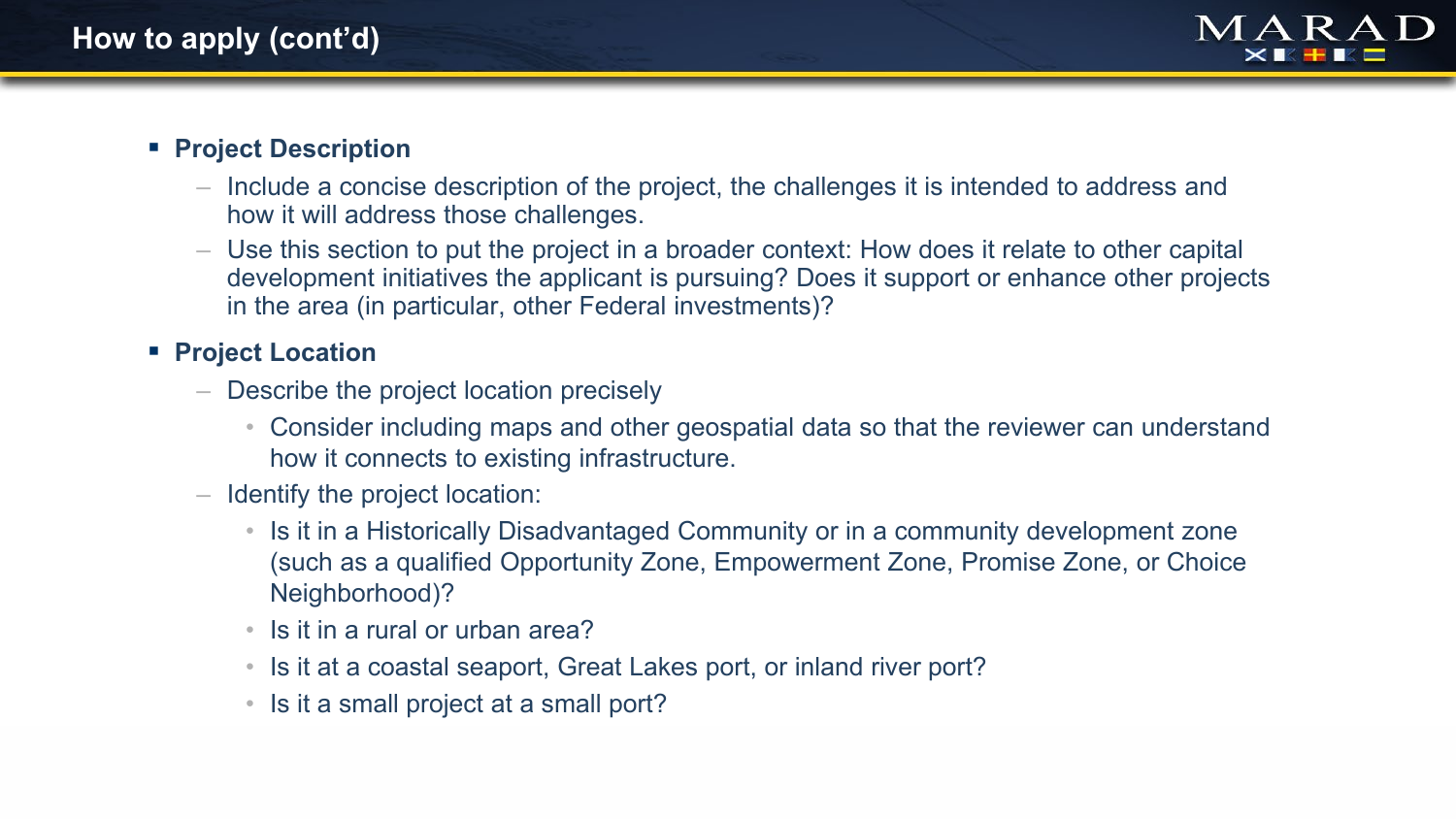

#### **Grant Funds, Sources and Uses of Project Funds**

- At a minimum, this section should include:
	- Project costs;
	- Sources and amount of funds;
	- Documentation of non-Federal funding commitments;
	- Information on the required non-Federal match for Federal funds;
	- A budget that shows how each source of funds will be spent; and
	- Any expenses proposed during period between grant award announcement and obligation that sponsor intends to request DOT approval for pursuant to 46 USC 54301(a)(10)(B).

# **Merit Criteria**

- Address each of the following merit criteria:
	- Achieving Safety, Efficiency, or Reliability Improvements;
	- Supporting Economic Vitality;
	- Leveraging Federal Funding;
	- Addressing Climate Change and Environmental Justice Impacts; and,
	- Advancing Equity and Opportunity for All.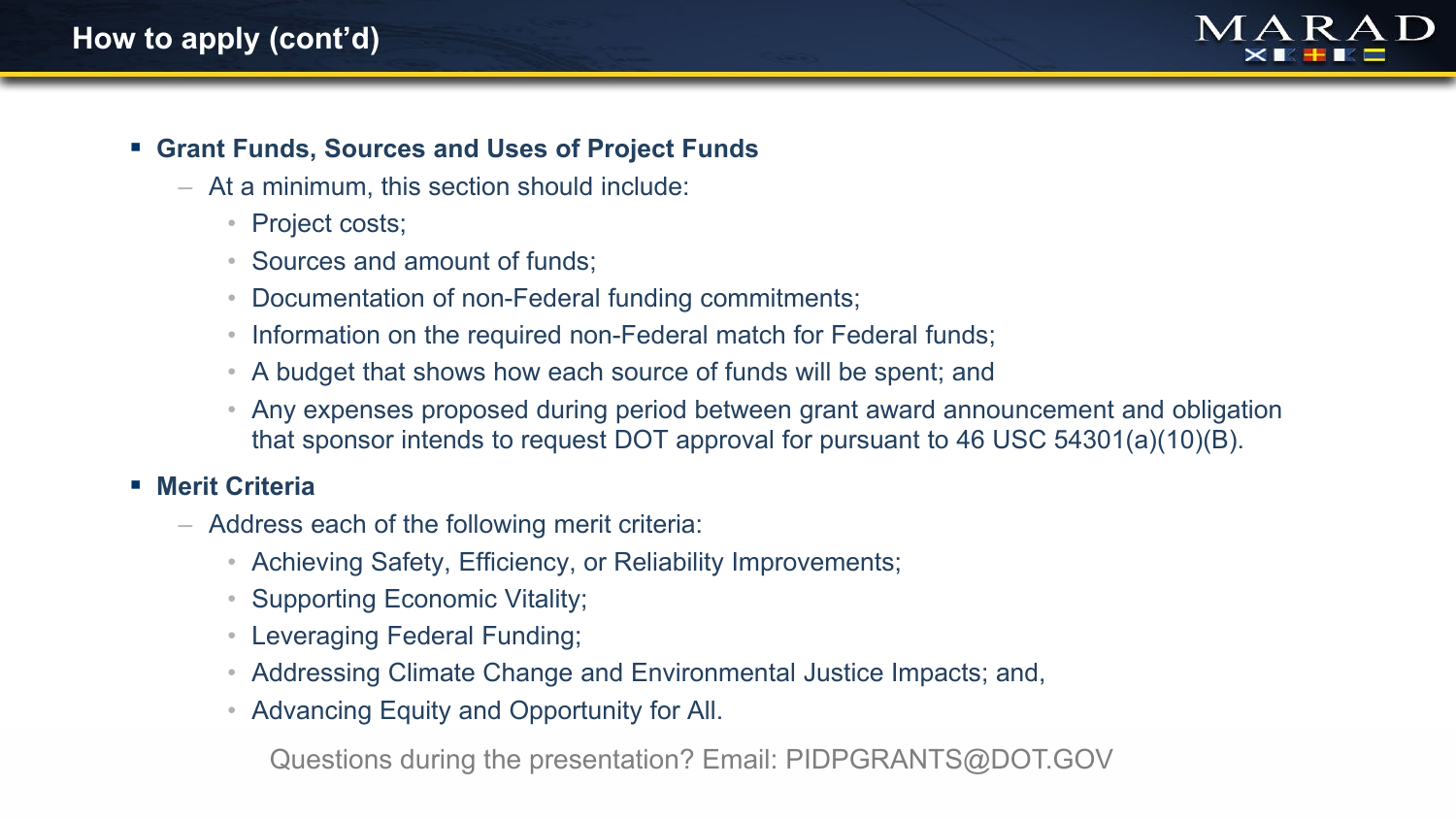

- **Merit Criteria (cont'd)** 
	- **Achieving Safety, Efficiency, or Reliability Improvements**

Demonstrated through one or more of the following:

- 1. The loading and unloading of goods at a port
	- Identify how the project improves capacity for freight movements at a port facility.
- 2. The movement of goods into, out of, around, or within a port
	- How a project enhances the movement of goods.
- 3. Operational improvements, including projects to improve port resilience;
	- Infrastructure that support freight operations (silos, warehouses, etc.)
	- Port resilience projects
- 4. Environmental or emissions mitigation measures
	- Projects that reduce or eliminate GHGs or port-related criteria pollutant.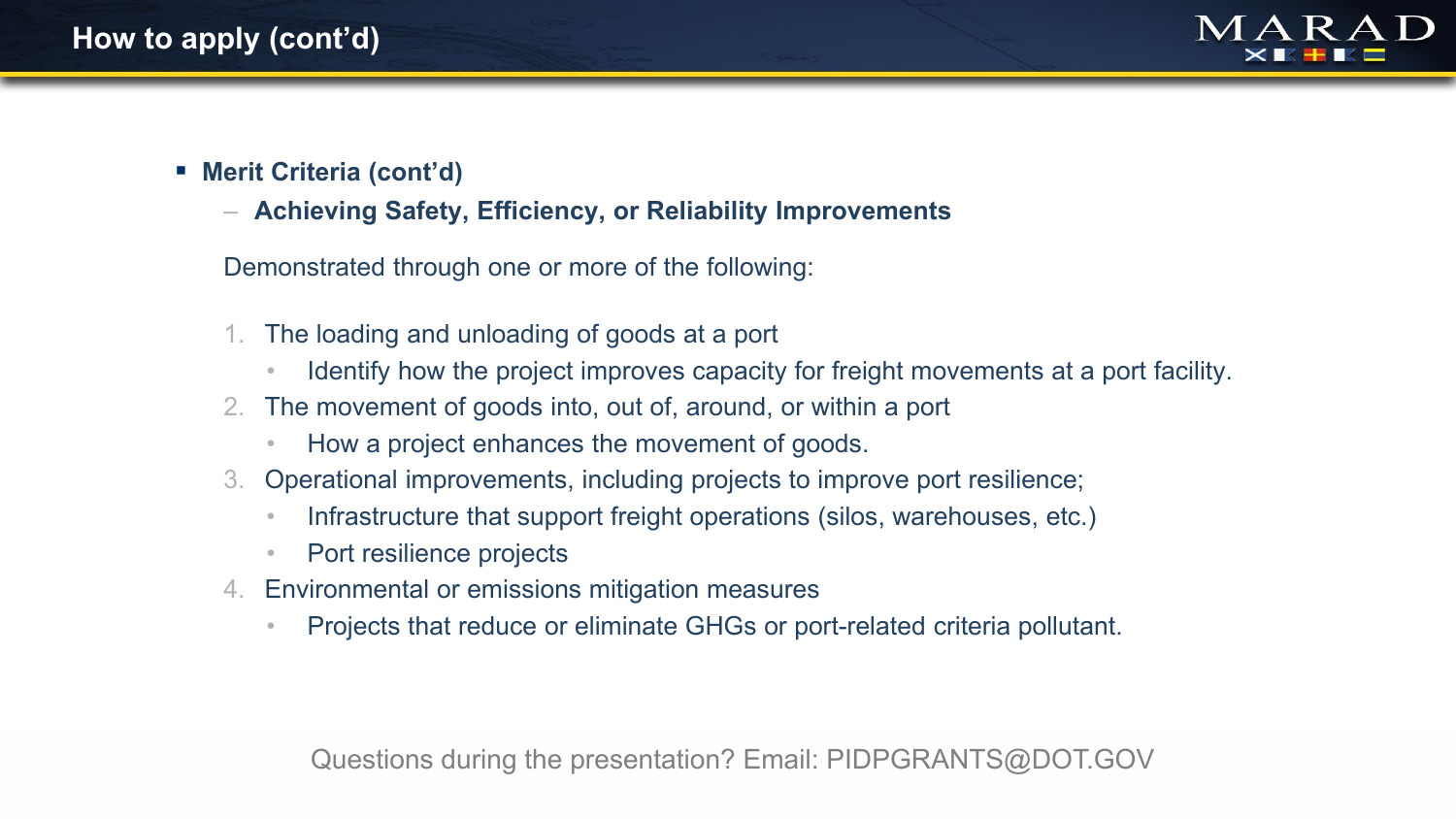

- **Merit Criteria (Cont'd)**
	- **Economic Vitality – Benefit-Cost Analysis (BCA) for Large Projects**
		- In the narrative, summarize the results of the applicant's analysis of the BCA of the project.
		- BCA itself should be submitted as an appendix to the project narrative. The appendix:
			- should identify present value estimates of project's benefits and costs (relative to a no-build baseline);
			- may include other categories of benefits that are more difficult to quantify;
			- should tie all benefits to the expected outcomes of the project; and
			- should include the full costs of developing, constructing, operating and maintaining the project.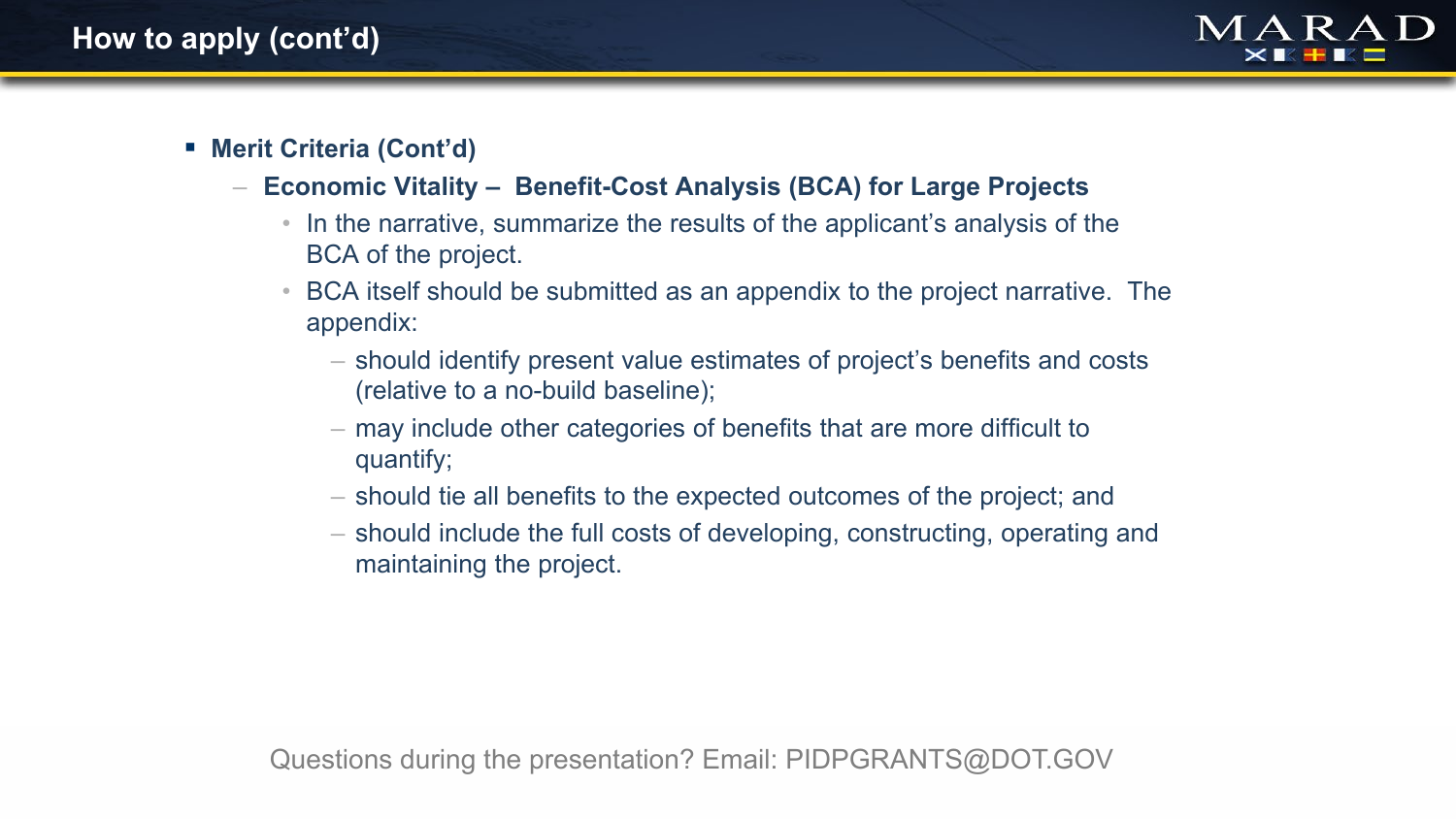

- **Economic Vitality – Small Projects at Small Ports**
	- By statute, a BCA for small projects at small ports is not required.
	- Instead, the economic vitality of a small project at a small port is evaluated against three criteria:
		- How the project improves the economic advantage of the port;
		- How the project contributes to freight transportation at, around, and through the port; and,
		- How the project helps overcome the competitive disadvantage of the port.
	- Section D.2.e.(2)(b) of the NOFO identifies what an applicant should consider including in its narrative.
	- MARAD will consider all relevant information provided, such as business plans, construction plans, engineering studies, feasibility studies, investor prospectuses, mobility studies and third-party reports.
		- However, if an applicant includes any of these items, it is important to identify in the narrative how they support one (or more) of the statutory criteria identified above.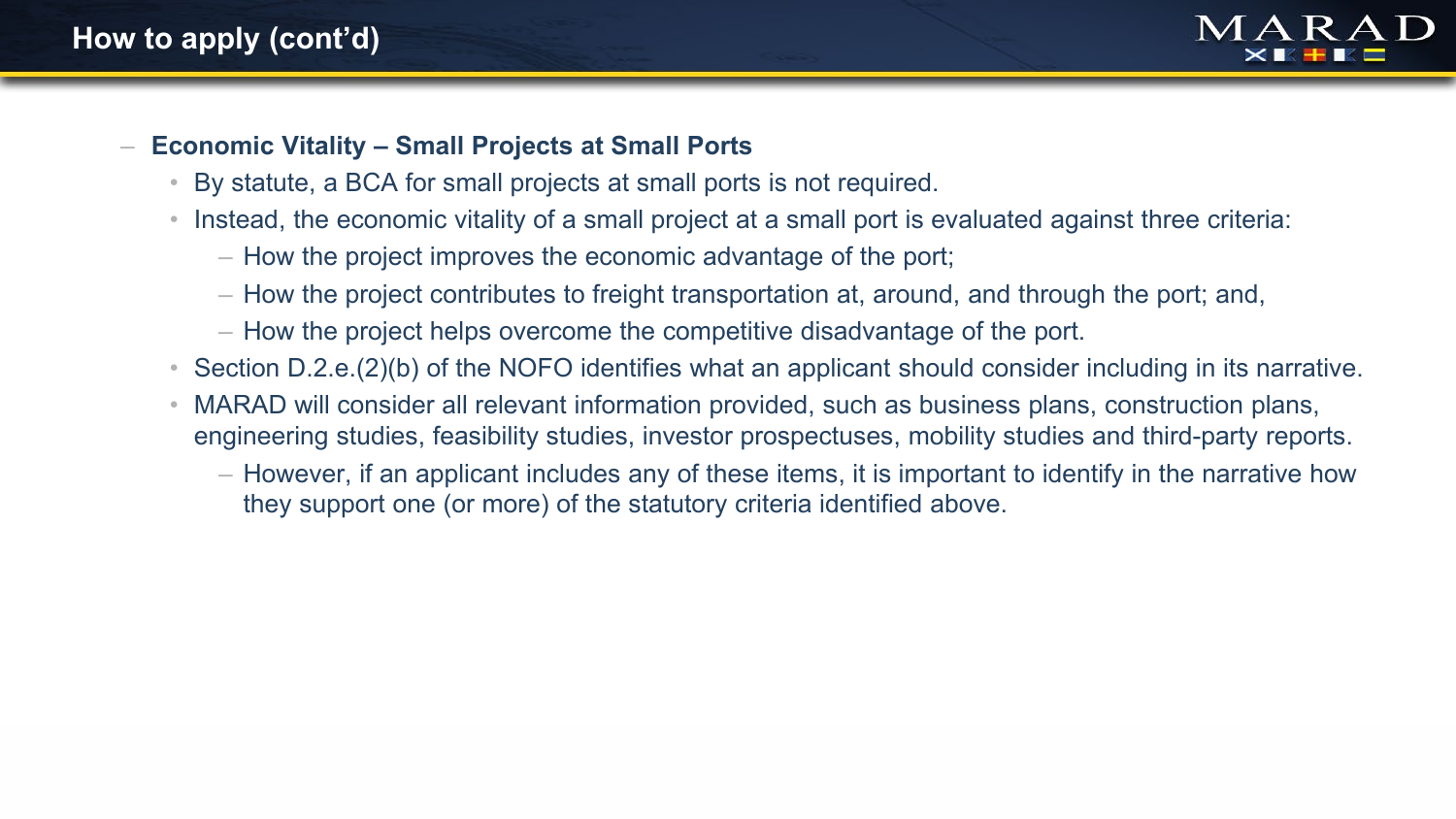

#### **Merit Criteria (Cont'd)**

#### – **Addressing Climate Change and Environmental Justice Impacts**

• Discuss: (1) climate change and environmental justice planning efforts, and (2) whether a project incorporates components that will mitigate or reduce impacts of climate change.

#### – **Advancing Equity and Opportunity for All**

- Demonstrate how the project has considered equity in project planning and how the applicant will promote equity in project delivery. Possible initiatives include: equity-focused policies or community outreach, racial equity impact analysis in planning, equity and inclusion plan/program in implementation, etc.
- Describe how the project will promote workforce opportunities, both in planning and project delivery. For example, does the applicant have policies with strong labor standards? Will the project use labor agreements or registered apprenticeships? Are there workforce programs that serve underrepresented groups?

#### – **Leveraging of Federal Funding**

• Include information that identifies how the applicant has worked to improve non-Federal leverage, such as the role project partners will play in funding the project and any unique funding arrangements the applicant has pursued to increase the amount of non-Federal funding for the project.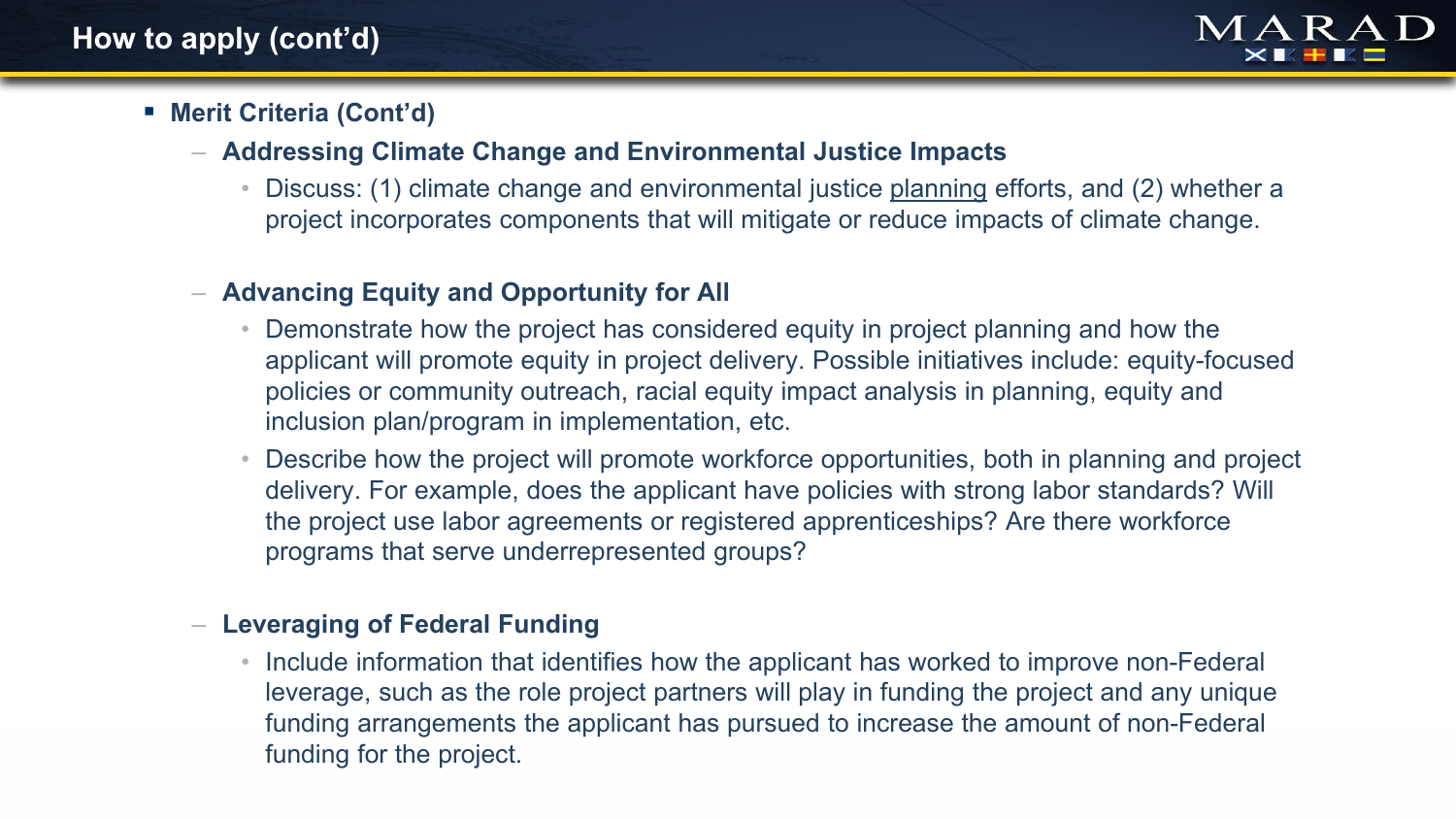

#### **Project Readiness**

- Focus is on helping the evaluators assess the likelihood of a successful project.
- Two elements of project readiness: technical capacity and environmental risk.
	- Technical capacity:
		- Prior experience working with funding agencies on grant projects (including, if applicable, experience with other DOT-funded grant programs);
		- Applicant's previous experience delivering projects (ideally of similar complexity)
		- Details on the applicant's project management team
		- Feasibility of the project and how it will comply with applicable Federal requirements.
		- Technical project risks and mitigation strategies
	- Environmental risk:
		- Project schedule
			- » Identifies all major project milestones
			- » NEPA status (any ongoing environmental reviews?)
			- » Other required approvals (permits from other agencies?)
		- Environmental risks and any related mitigation strategies
		- As appropriate, prior consultation with MARAD's Office of Environmental Compliance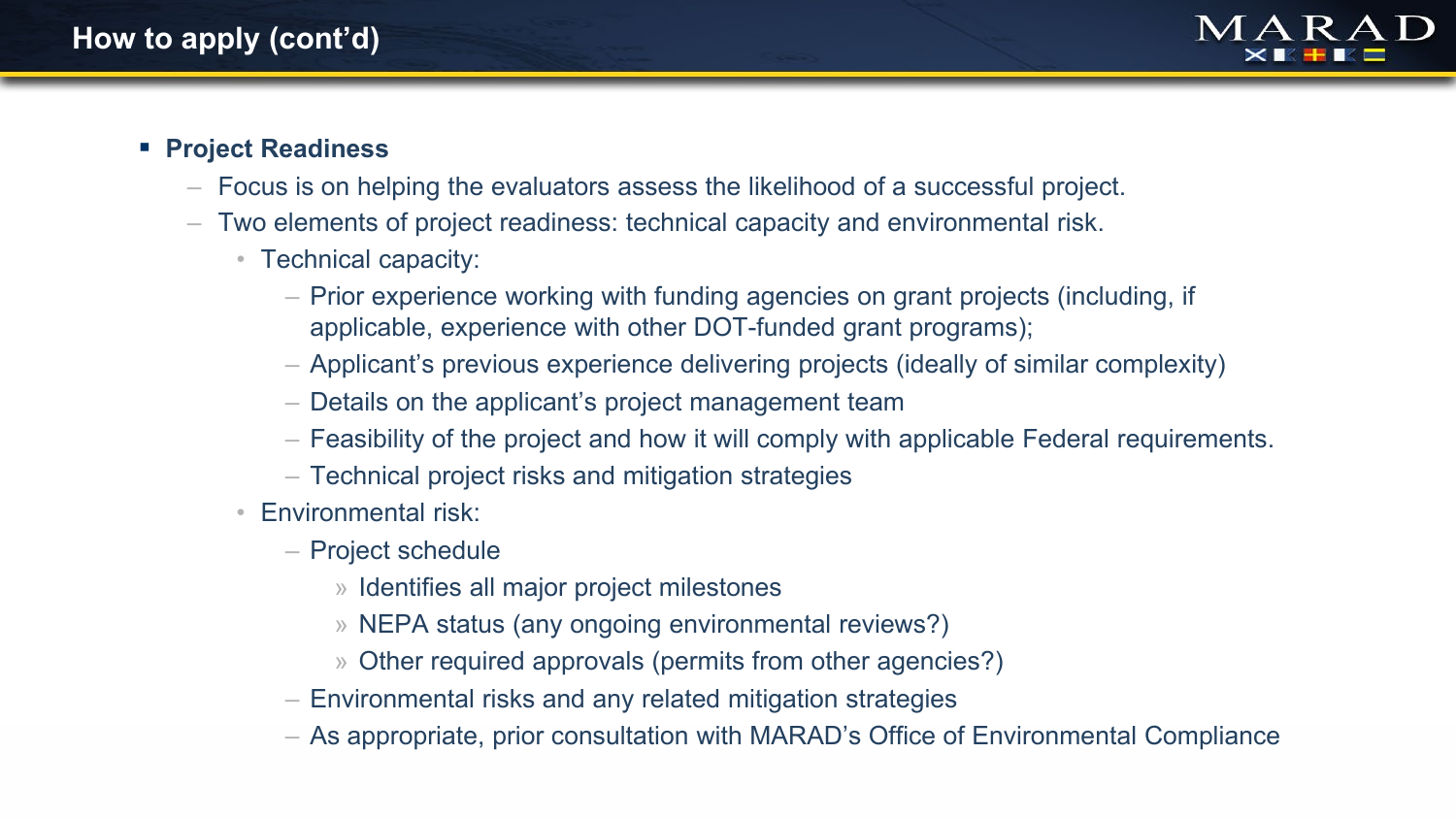

#### **Domestic Preference**

- Include a description of whether all iron, steel, construction materials, and manufactured products that will be used in the project are produced in the U.S.
	- Include an assessment of whether items to be used in the project might require a waiver or exception of the program's domestic content provisions (See Section F.2. of the NOFO)
- Applications should also include a discussion of steps applicants have taken or will take to ensure that the project complies with the PIDP domestic content requirements.
- Failure to address domestic content compliance can affect whether an application is considered competitive for an award.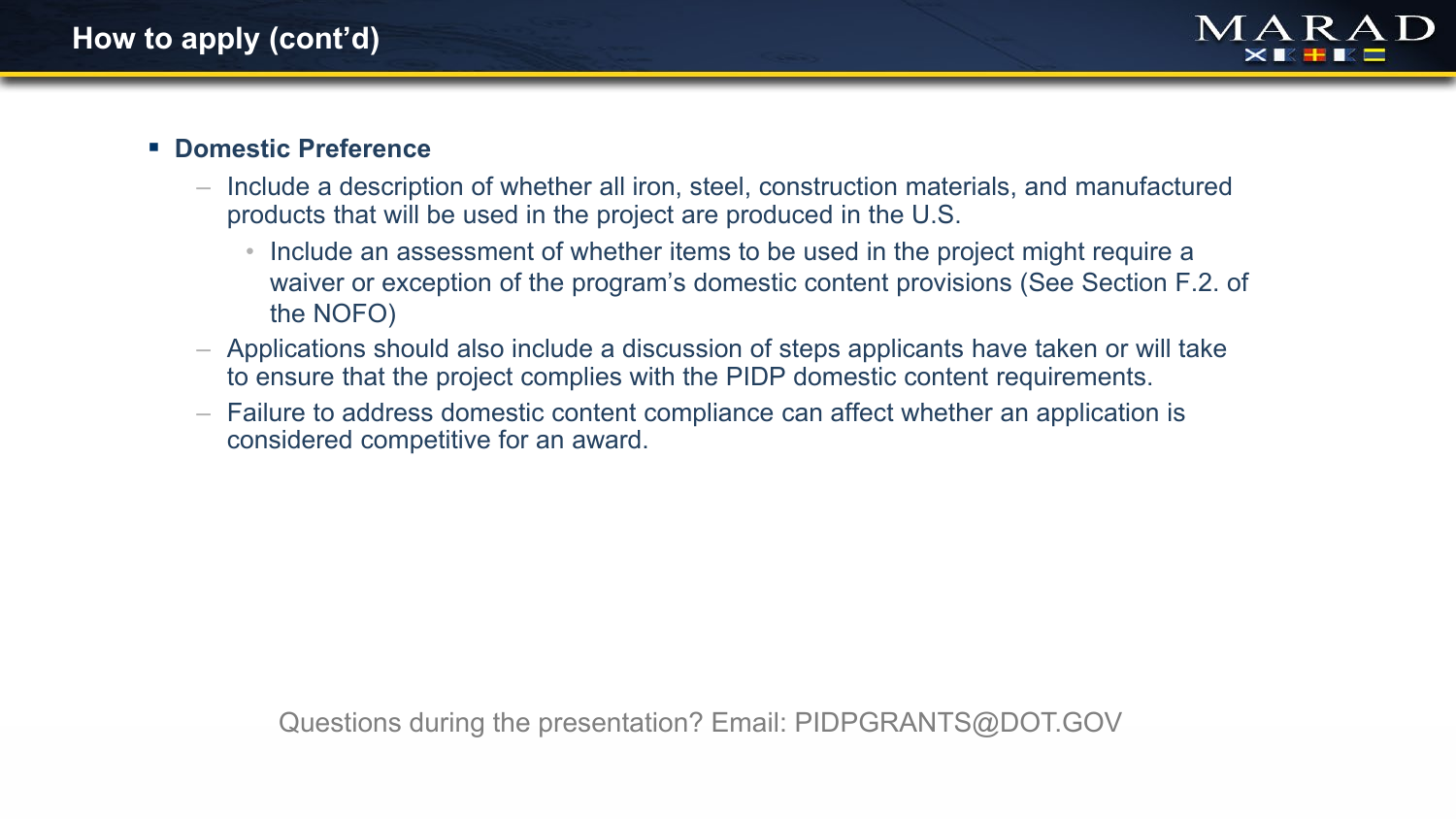

#### **Determinations**

- To be eligible for an award, each project must satisfy several statutory requirements. The purpose of this section of the narrative is to include enough information so that reviewers can assess whether a project meets the determinations listed below.
- Specific suggestions about what to include in the narrative are included in Section D.2.h. of the NOFO.
- The six determinations are . . .
	- The project improves the safety, efficiency or reliability of the movement of goods through a port or intermodal connection to a port.
	- The project is cost effective. (This does not apply to a small project at a small port. It also does not apply to projects in noncontiguous states or territories.)
	- The eligible applicant has the authority to carry out the project.
	- The eligible applicant has sufficient funding available to meet the matching requirements.
	- The project will be completed without unreasonable delay.
	- The project cannot be easily and efficiently completed without Federal funding or financial assistance available to the project sponsor.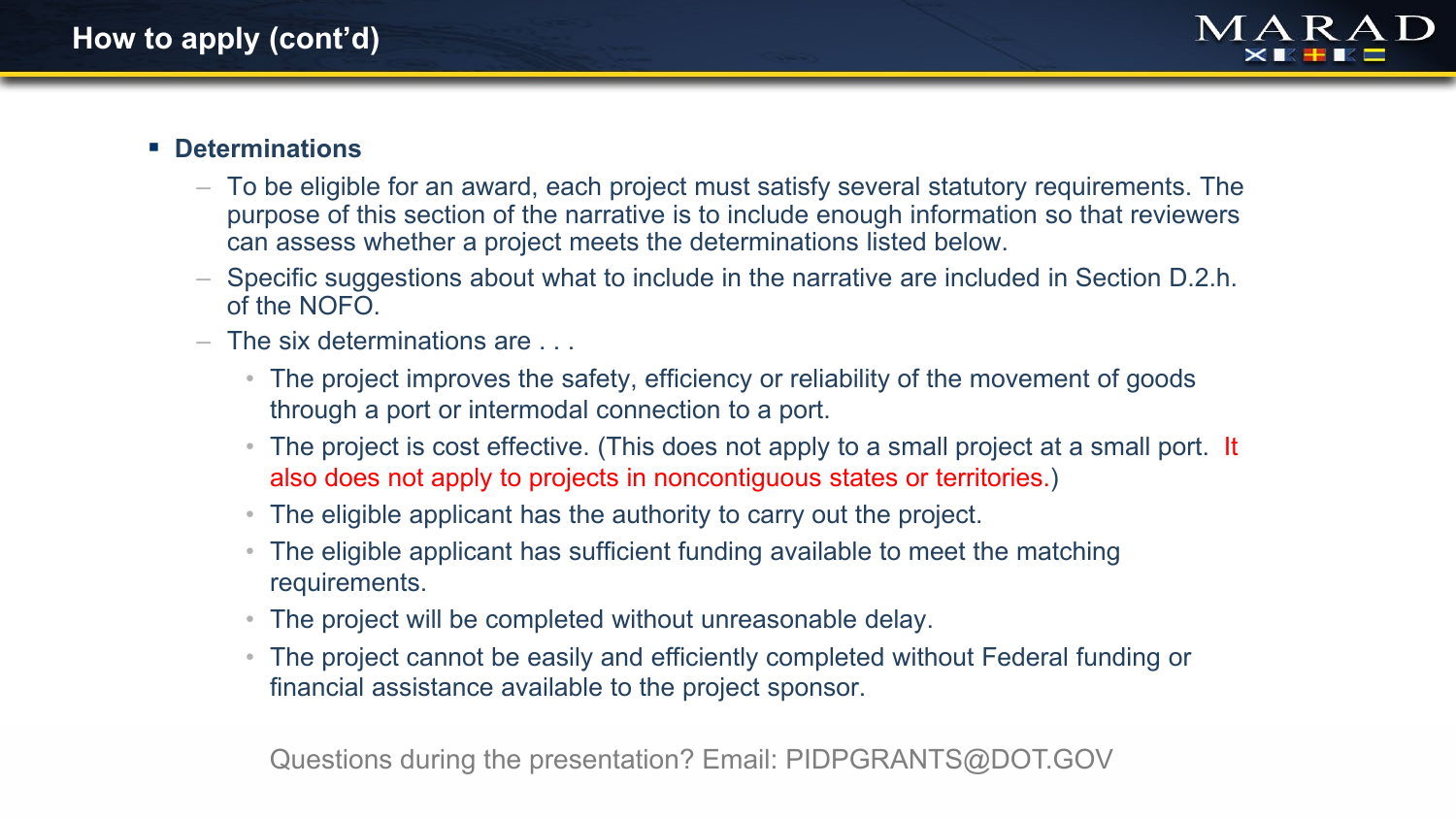

# Intake phase

Initial Technical review (Reviews the following criteria: Achieving Safety, Efficiency, Or Reliability Improvements; Climate Change and Environmental Justice Impacts; Advancing Equity And Opportunity For All, and Port Resilience.)

Senior Review Team (Initial Review of Projects)

Secondary Technical Review (Reviews: Supporting Economic Vitality, Leveraging Federal Funding, Project Readiness, Statutory Determinations, and Domestic Preference compliance.)

Senior Review Team (to Advance Projects to Secretary)

Selection by Secretary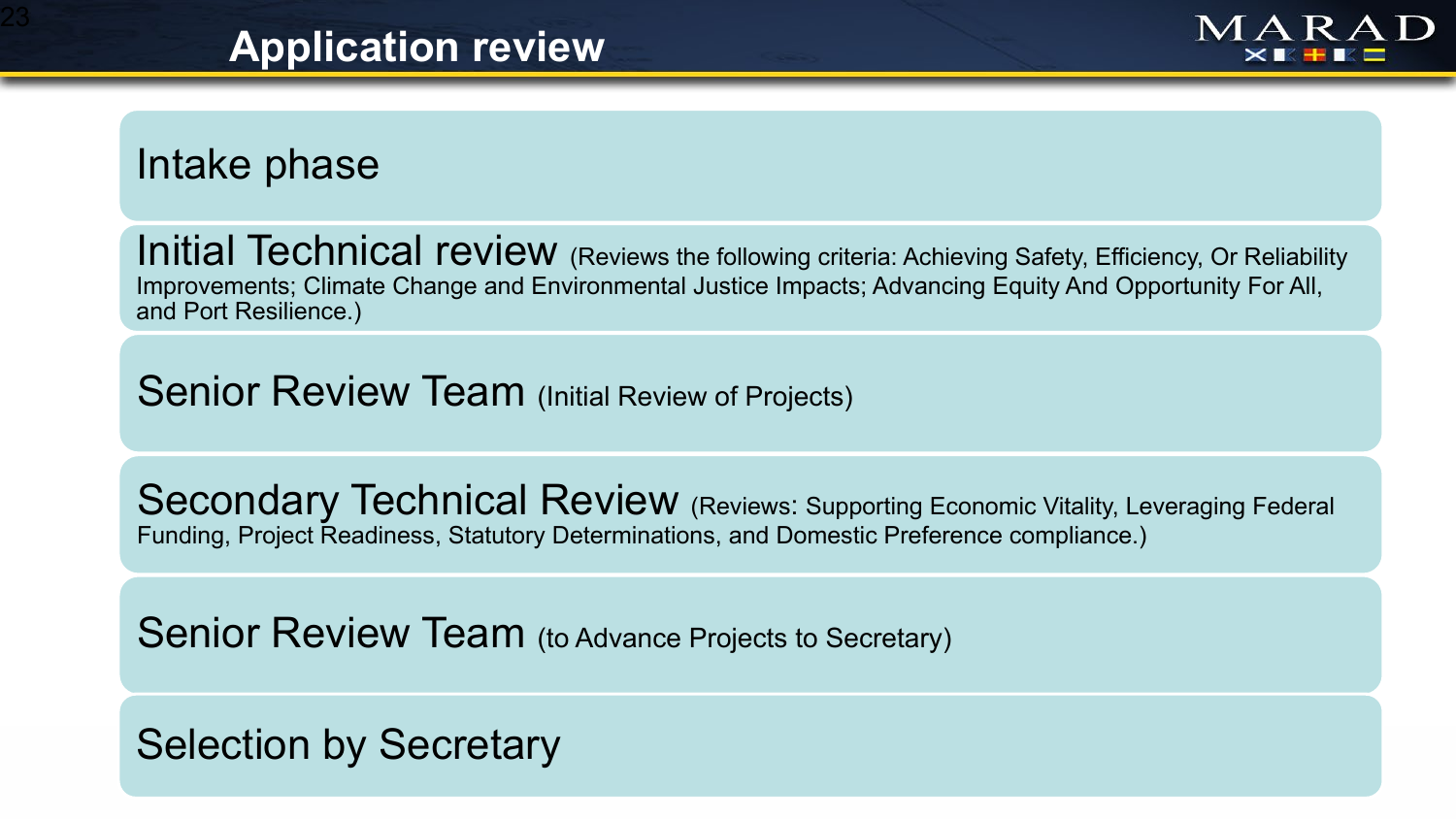**RAD** 

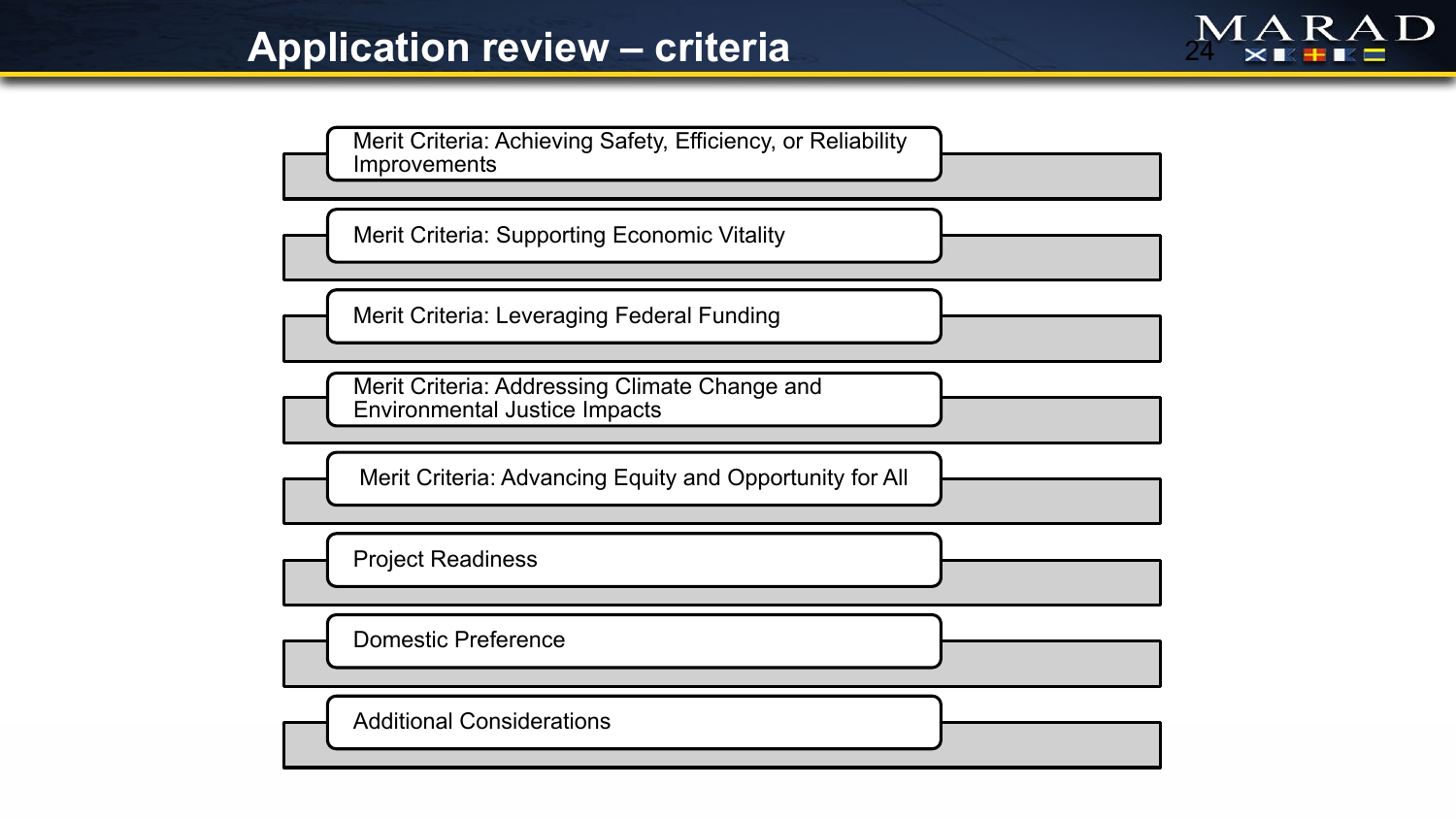# **Application Review – Merit Criteria**



# **Merit Criteria: Achieving Safety, Efficiency, or Reliability Improvements**

Demonstrated by one or more of the following:

- **1. The loading and unloading of goods at a port**
	- Whether and how a project enhances loading and unloading of goods.

#### **2. The movement of goods into, out of, around, or within a port**

- The project's demonstrated ability to enhance the efficiency, capacity and reliability of systems used to transport freight.
- **3. Operational improvements, including projects to improve port resilience;**
	- Whether and how the project enhances freight operations
	- Impact of the improvements on port resilience
- **4. Environmental or emissions mitigation measures**
	- How the project reduces or eliminates port-related pollutants. Reviewers will assess whether there are quantifiable impacts on emissions or environmental conditions.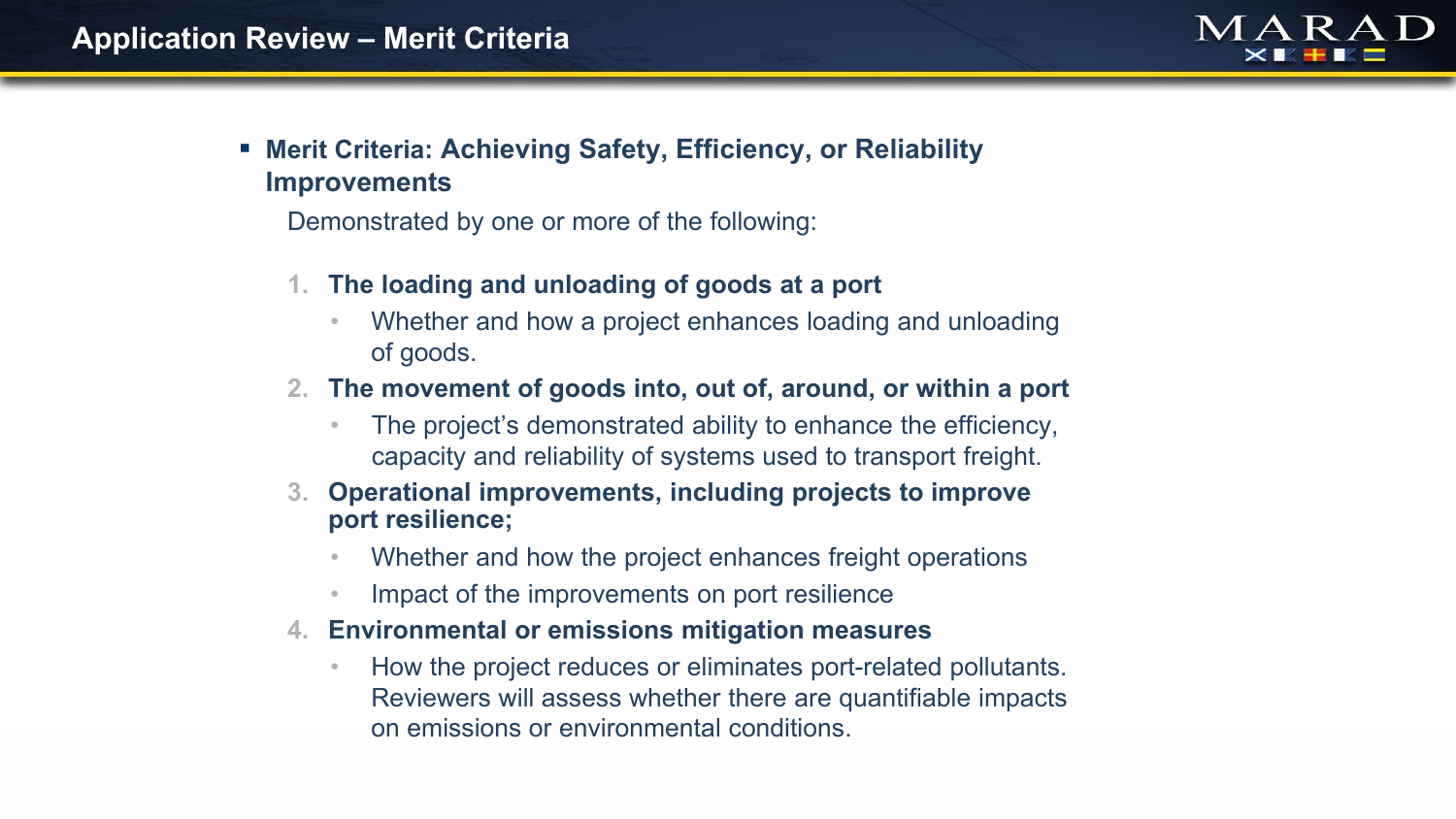

#### **Merit Criteria: Economic Vitality – Large Projects**

- Evaluators will independently assess material submitted by applicants, relying on quantitative, data-supported analyses
- Projects will be grouped into ranges by benefit-cost ratio (BCR) (as calculated by the DOT review team)
- Applicants seeking funding for projects located in noncontiguous states or territories that meet the definition of a large project may want to consider submitting a BCA. (They are not required to do so, however.)
	- Doing so will enable the project to be considered for funding under both BIL and the FY22 Approps Act.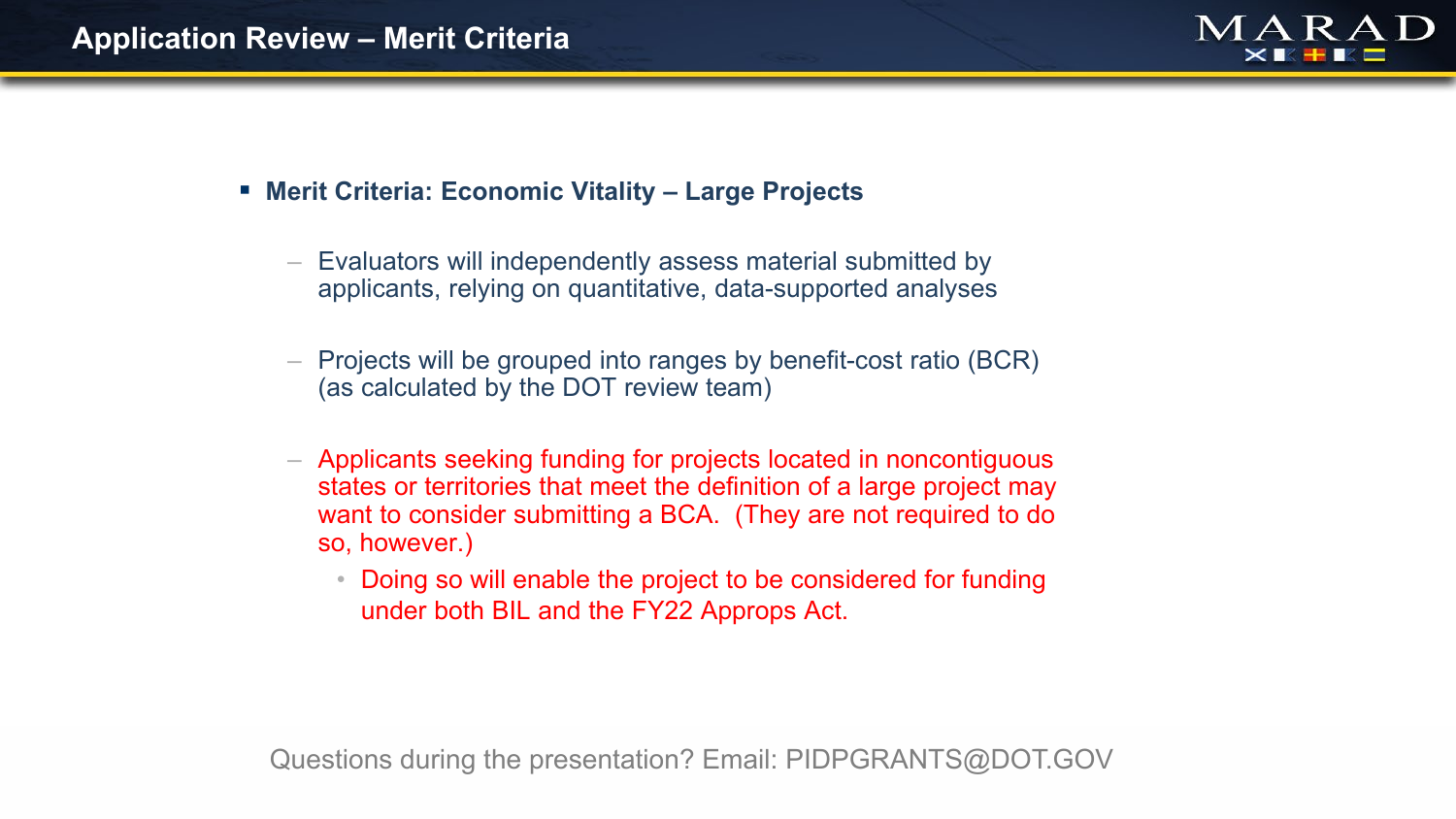

# **Merit Criteria: Economic Vitality - Small Projects at Small Ports**

Evaluators will consider three criteria:

- Impacts on economic advantage
	- How the project enhances the economic advantage of the port, such as by capitalizing on or creating economies of scale, overcoming barriers to entry or creating more efficient access for labor, resources and customers.
- Contribution to freight transportation at the port
	- How the project improves the process of transporting commodities and improves positive externalities and/or overcomes negative externalities.
- The competitive disadvantage of the port
	- How the project will improve the port's competitive position.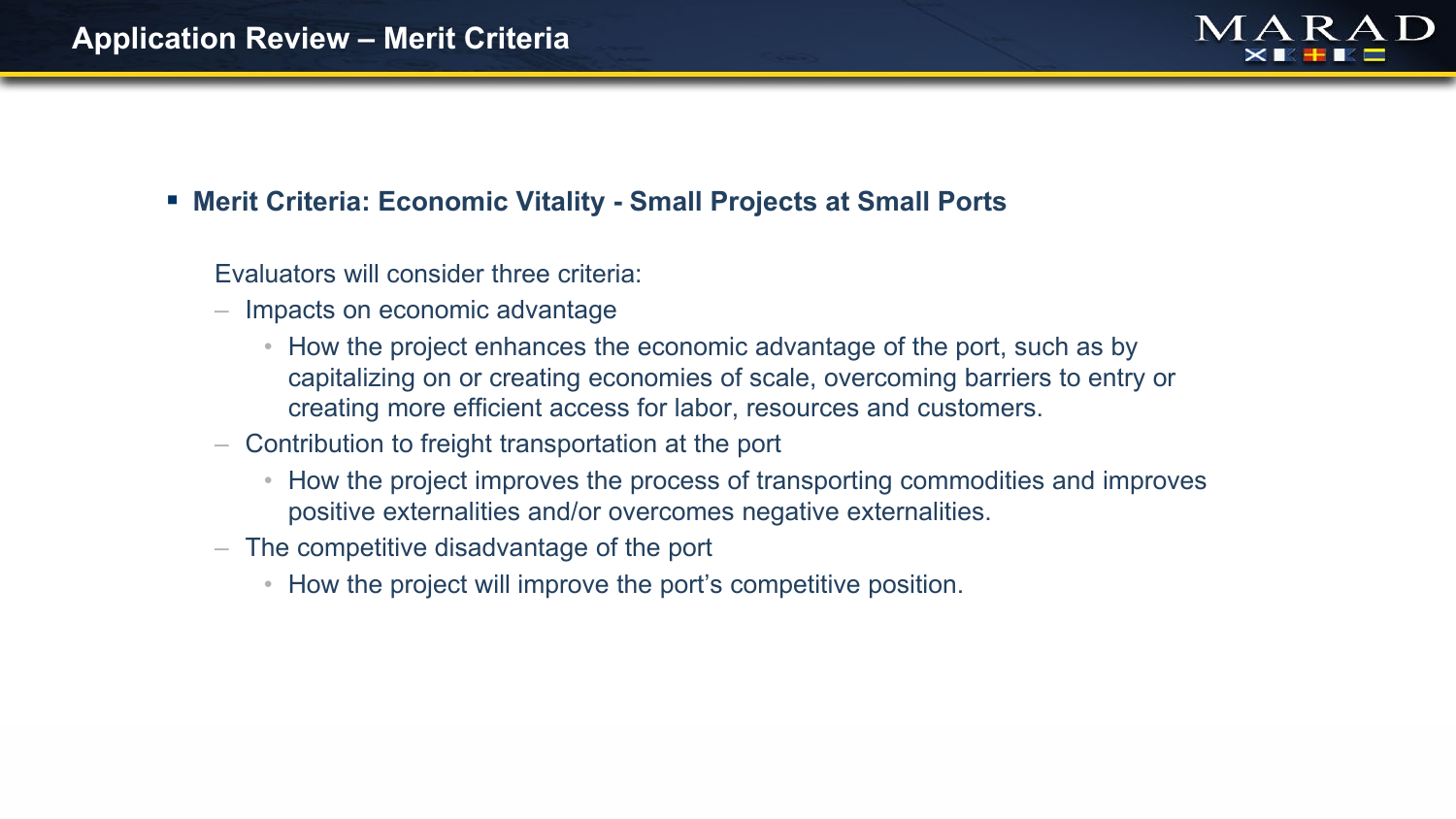

#### **Addressing Climate Change and Environmental Justice Impacts**

- Planning and policy component: evidence of climate change and/or environmental justice considerations in project planning (such as evidence that the project supports a climate action plan, includes an equitable development plan, incorporated an energy baseline study, employs environmental justice tools, etc.)
- Project component: evidence that the project includes a component (or components) that has a direct impact on climate change and/or environmental justice (such as a shift in freight movements that reduces net emissions, incorporation of electrification or zero-emission vehicle infrastructure, energy demand management, positive impacts on environmental justice communities, etc.)

## **Advancing Equity and Opportunity for All**

- Planning and policy component: whether the project implements planning considerations or policies related to advancing equity and promoting workforce opportunities.
	- Examples: equity-focused policies; racial equity impact analysis; equity and inclusion plan/program; policies related to procurement, material sourcing, construction, inspection or activities that ensure equity for all.
- Project components: investments that either proactively address equity and workplace opportunities or redress prior inequities.
	- Examples: project incorporates recommendations from equity impact analysis; project creates good-paying jobs that offer the free and fair choice to join a union; project delivery involves workforce training initiatives and/or promotes inclusion for all groups of workers.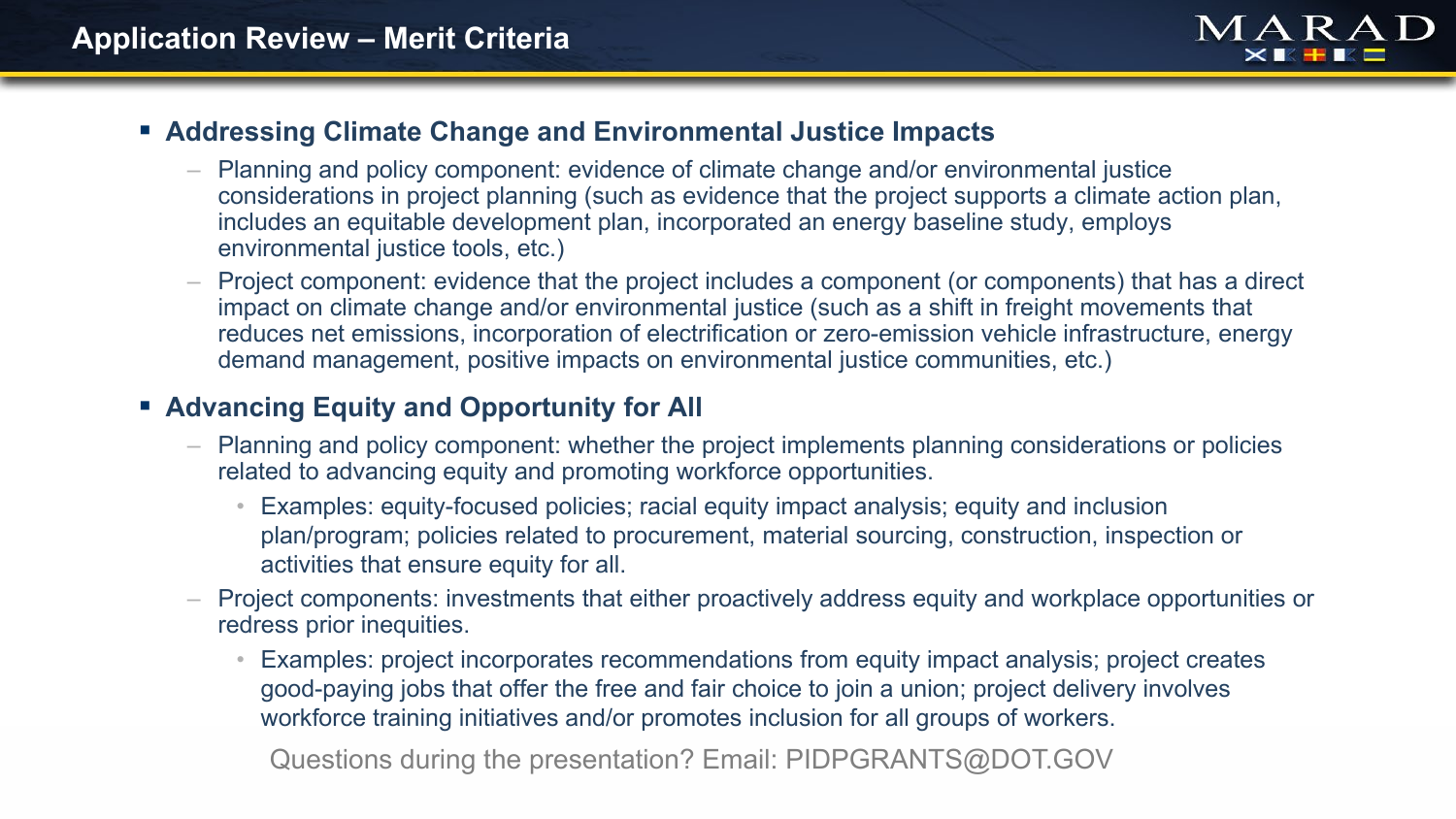

#### **Merit Criteria: Leverage of Federal funding**

- Projects are rated based on Federal vs. non-Federal share of costs.
- Projects ranked on non-Federal leverage percentage from highest to lowest percentage of non-Federal participation and assigned a rating based on the quintile they fall in.

#### **Project Readiness**

- Evaluators will consider significant risks to successful completion of the project.
- Risks might include: environmental approvals, permitting, technical feasibility of the project, funding constraints, applicant's capacity to manage the project.
- Applications should include a discussion of risks and achievable risk mitigation strategies.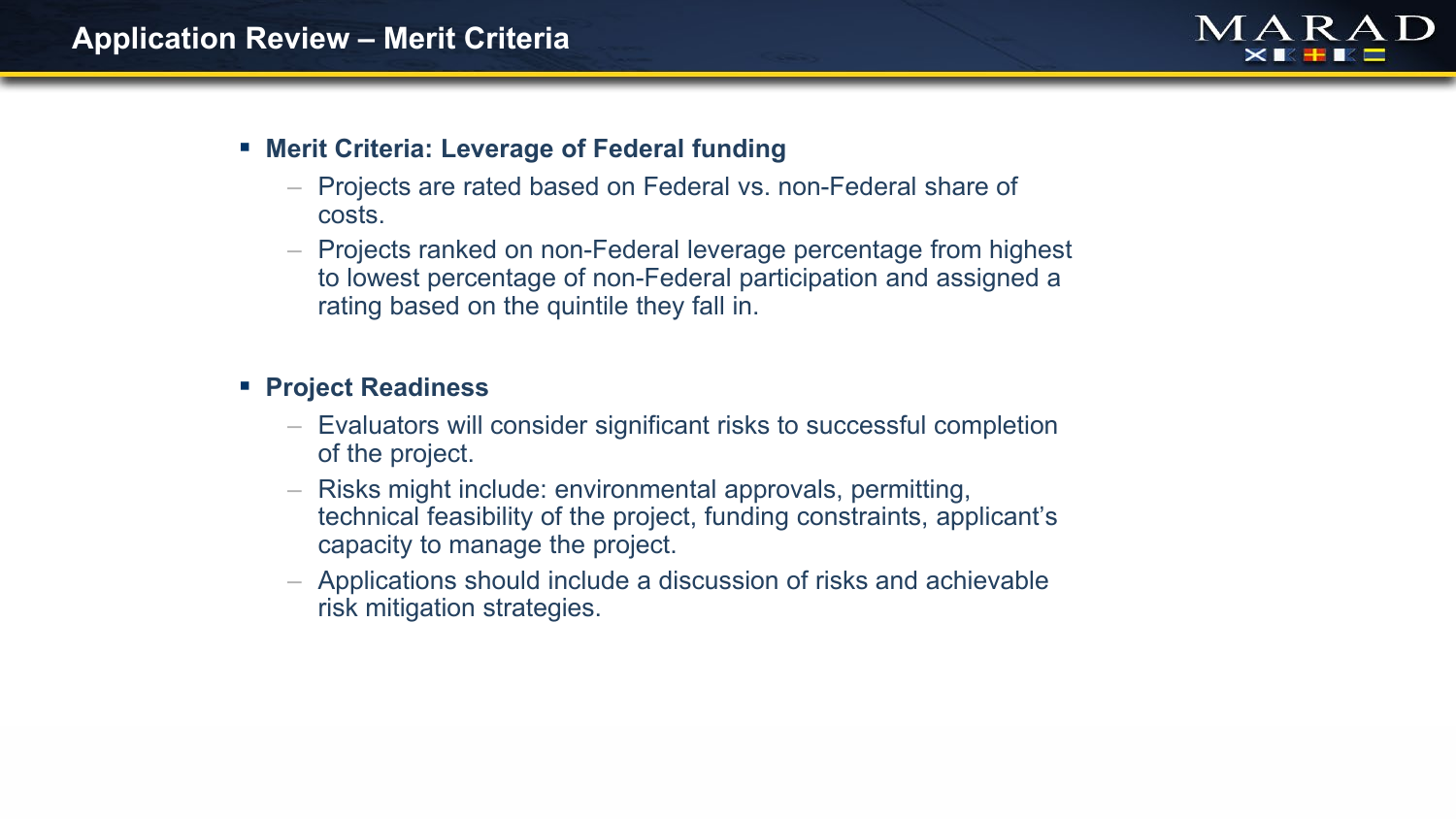

#### **Domestic Preference**

- Whether iron, steel, construction materials, and manufactured products to be used in the project are produced in the U.S.or manufactured domestically
- Narrative should also include a discussion of the applicant's plan to maximize domestic content.

#### **Additional considerations**

- Historically Disadvantaged Community and Community Development Zones
	- Focus is on project location
	- Community Development Zones (Opportunity Zones, Empowerment Zones, Promise Zones, Choice Neighborhood)
		- See Section D.2.c. of the NOFO
- Port Resilience
	- An assessment of the project's impact on port resilience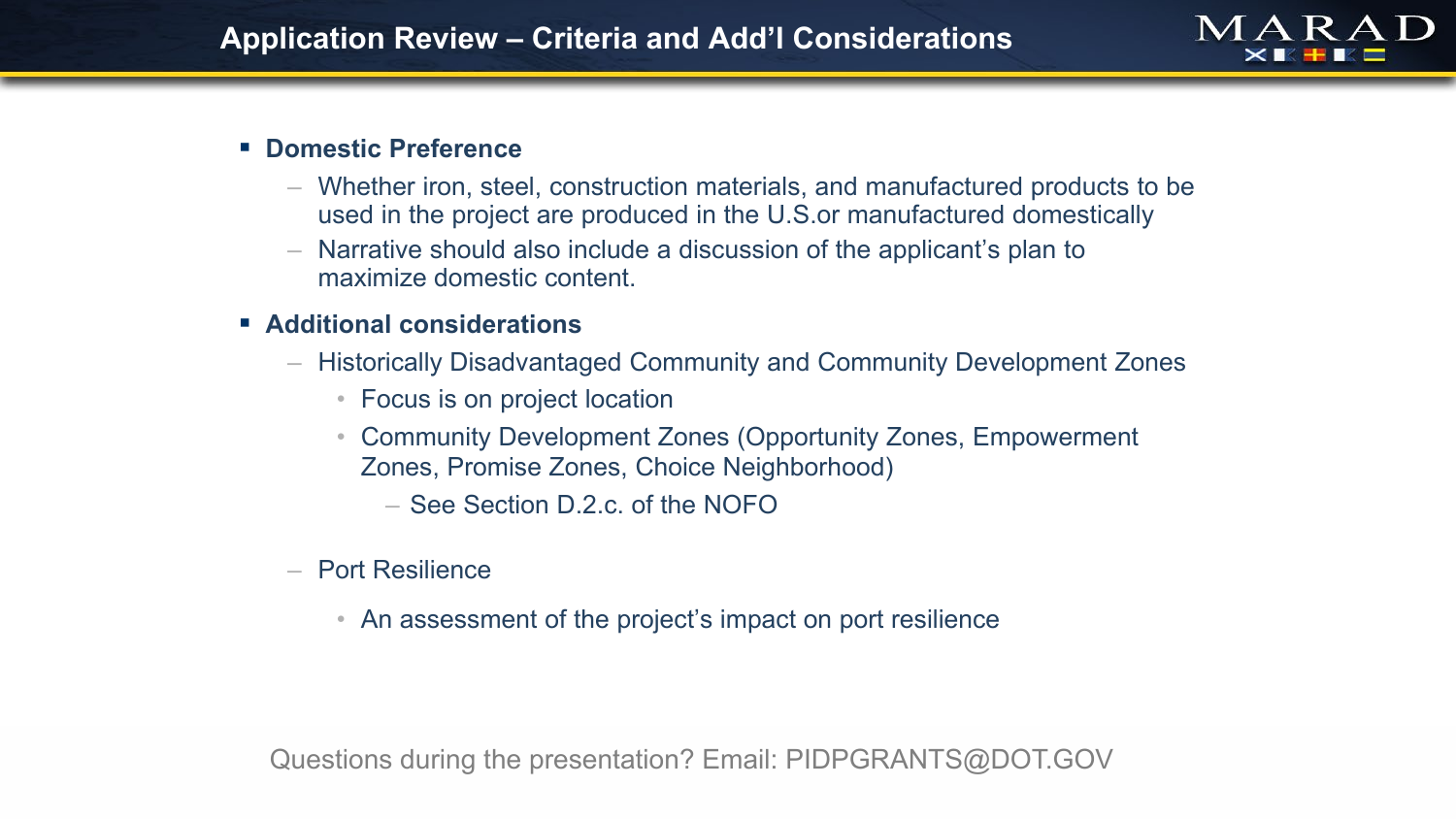- **1. The project improves the safety, efficiency or reliability of the movement of goods through a port or intermodal connection to a port.**
- **2. The project is cost effective.**
	- To be considered cost effective, large projects must demonstrate a BCR greater than 1.0
	- This determination does not apply to small projects at small ports. It also does not apply to projects in noncontiguous states or territories.
- **3. The eligible applicant has the authority to carry out the project.**
	- Include a citation of authority
- **4. The eligible applicant has sufficient funding available to meet the matching requirements.**
	- Application shows sufficient funding, dedicated to the proposed purposes, and available in a timely manner to meet matching requirements
- **5. The project will be completed without unreasonable delay.** 
	- Whether the project is reasonably expected to begin construction within 18 months of funds obligation (that is, date of the grant agreement)
	- Whether the project will be fully completed within 5 years of obligation
- **6. The project cannot be easily and efficiently completed without Federal funding or financial assistance.** 
	- An assessment of impacts on the project if Federal funding or financial assistance is not available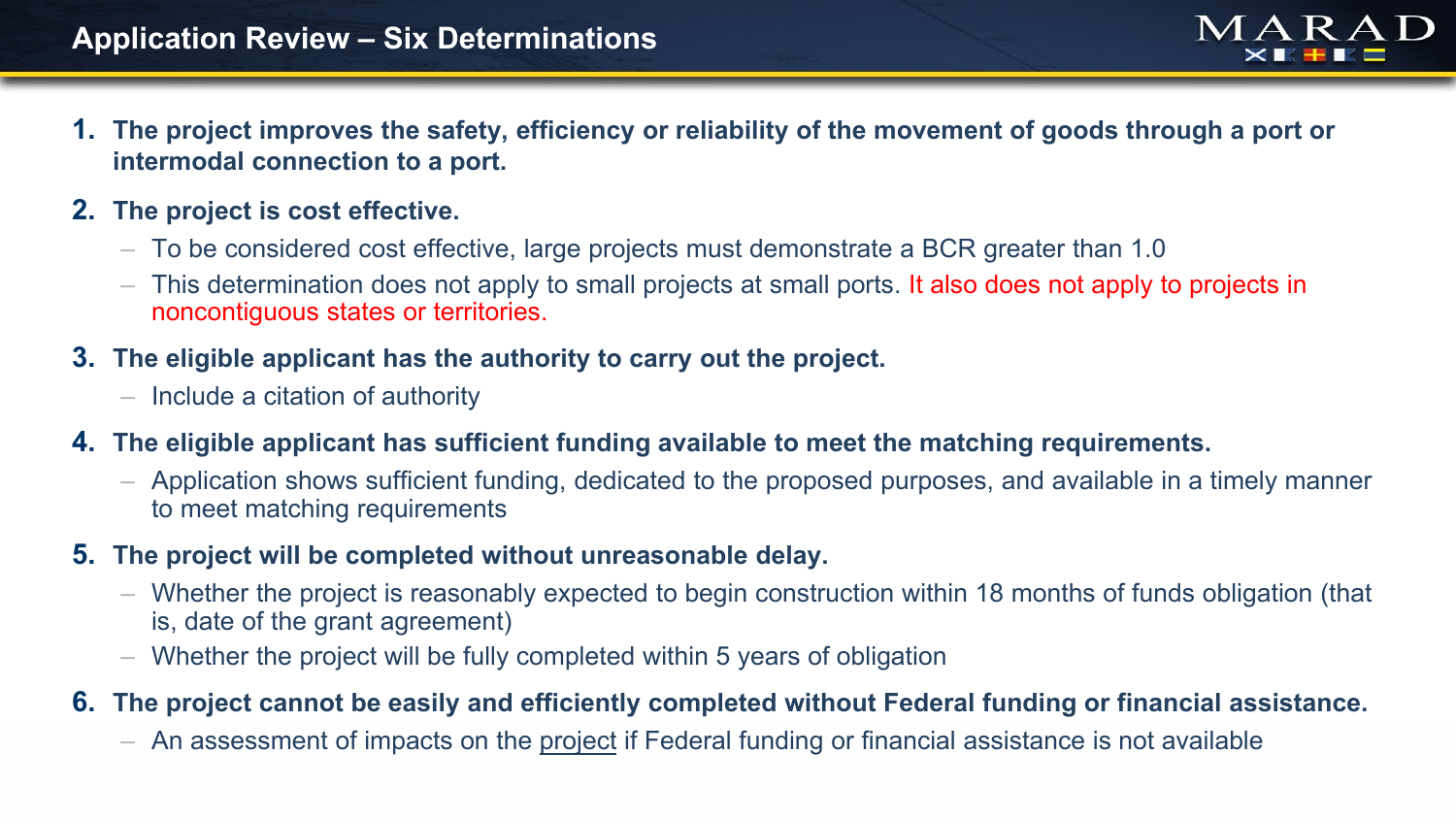

- **Planning grant applications for development phase activities**
	- Evaluated against the same criteria as applications for capital construction projects.
		- Note that this means that planning projects are subject to an economic vitality analysis
	- DOT will prioritize projects proposing to move into construction within the period of obligation

#### **Risk assessment prior to grant award**

- Applies to each applicant selected for an award
- Performed by DOT staff
- Assesses prospective awardee's integrity, business ethics and record of performance under Federal awards
- Relies upon information in Federal Awardee Performance and Integrity Information System (FAPIIS)
- DOT will consider comments by the applicant in any risk assessment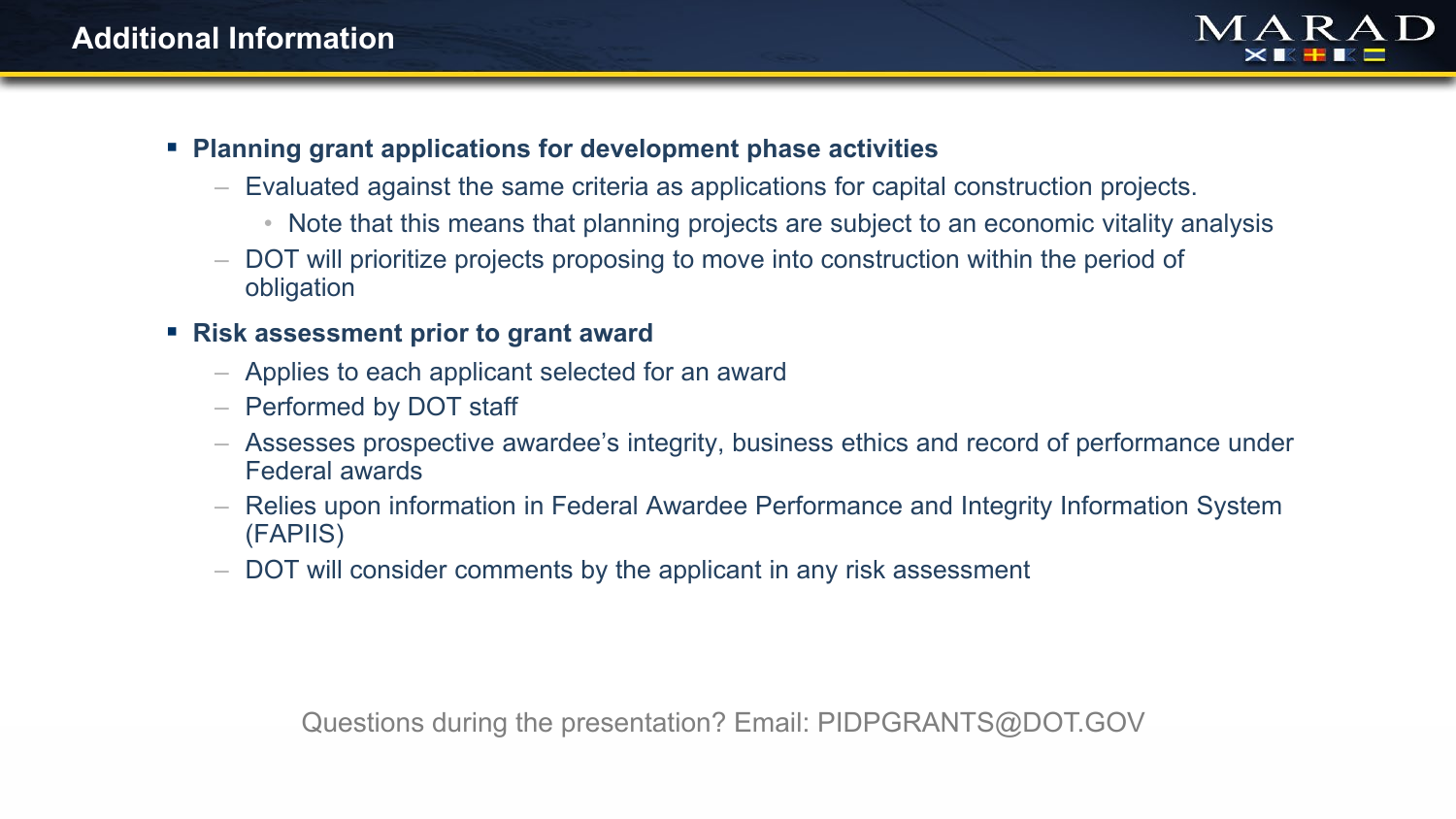

#### **Award notifications**

- Posted on program website: www.maritime.dot.gov/PIDPgrants
- MARAD representative will then reach out to POC listed on the SF-424

### **Grants are reimbursement grants**

- Notice of award is NOT authorization to begin performance
- DOT written pre-approval is required if a grantee wishes to begin expending non-Federal funds before grant agreement execution.
- Reimbursement after: (1) grant agreement complete; (2) allowable expenses incurred; and (3) valid request for reimbursement

#### **EXADMINISTATIVE AND MATE ADDITIONAL POLICY Requirements**

- Grants are administered in accordance with the Uniform Administrative Requirements, Cost Principles and Audit Requirements for Federal Awards (2 CFR Part 200) governs
- Other requirements to keep in mind: Build America, Buy America Act; OSHA; Brooks Act; Federal prevailing wage rate requirements, and Title VI.
- For an insight into requirements, see terms and conditions documents here . . . [www.maritime.dot.gov/grants/federal-grant-assistance/federal-grant-assistance](http://www.maritime.dot.gov/grants/federal-grant-assistance/federal-grant-assistance)
	- There will be changes to the documents for the 2022 program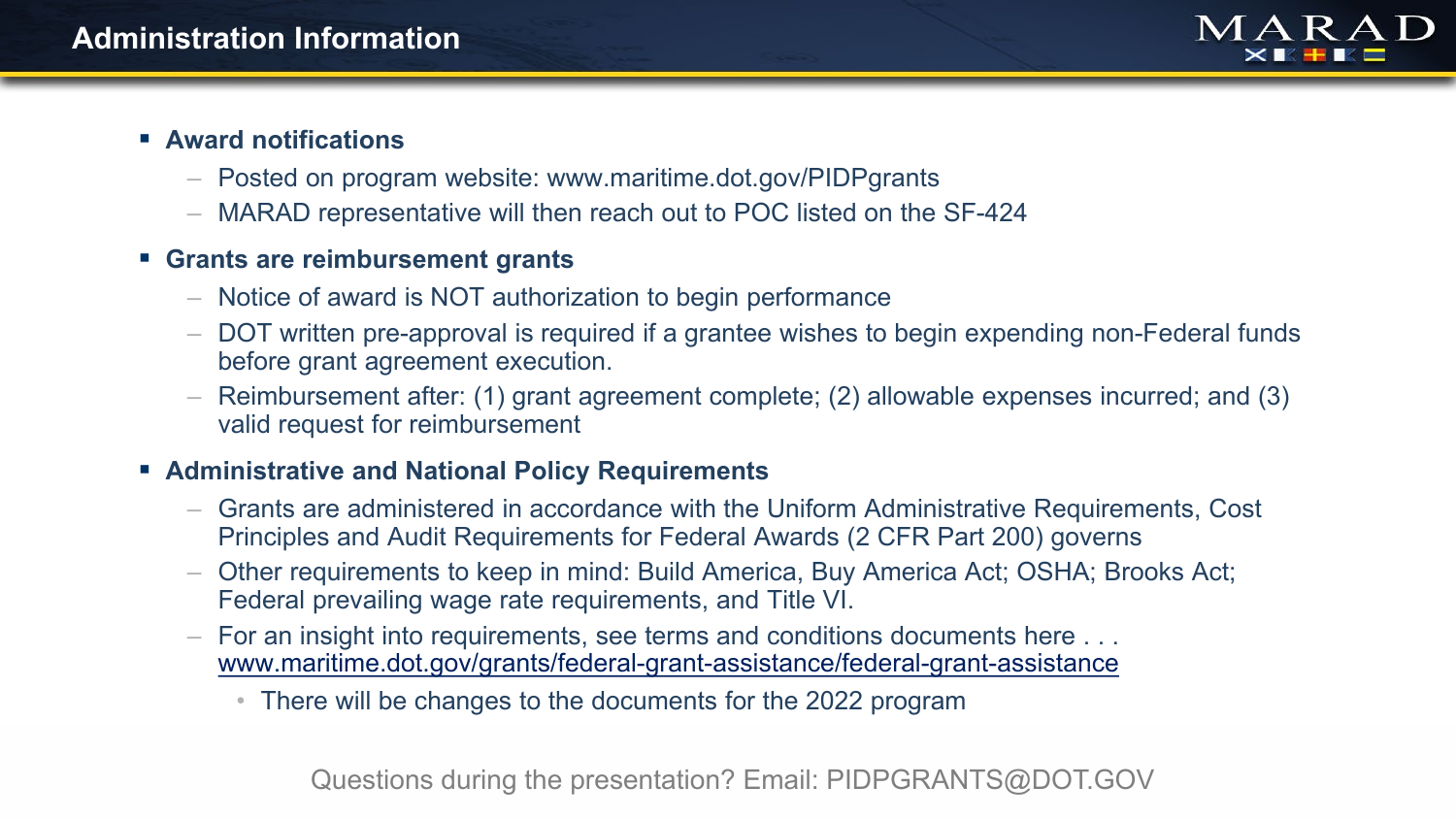

#### **Program Requirements**

- Projects selected for funding must demonstrate an effort to address each of the areas listed below. To the extent the project has not, MARAD staff will work with the applicant to satisfy this requirement before grant execution.
	- Climate Change and Environmental Justice Impact considerations
	- Advancing Equity and Opportunity for All considerations
	- Workforce and Labor Standards considerations

#### **Reporting Requirements**

- Progress Reporting on Grant Activities
- Project Outcome Performance Reporting
- Port Performance Reporting
	- Mandatory report has been eliminated. However, MARAD may reach out to grantees with specific data requests.
- Reporting of Matters related to Recipient Integrity and Performance
	- Required for applicants with over \$10 million in active Federal grants, cooperative agreements, and procurement contracts during the PIDP project's period of performance.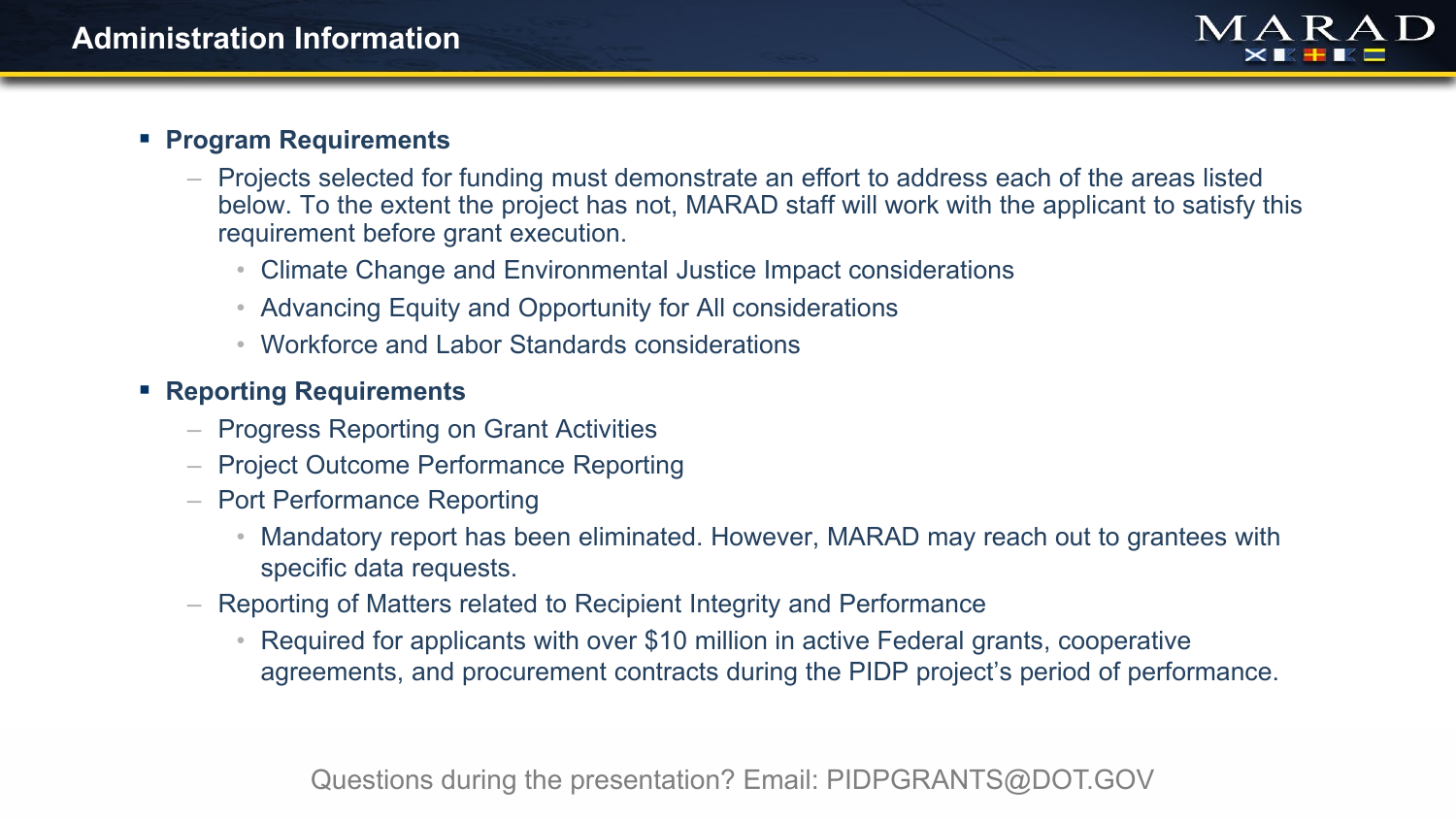#### **Present a project timeline that is realistic and considers:**

- A reasonable amount of time (assume, for planning purposes, at least six months to a year) between award announcement and grant agreement execution
	- Certain steps (NEPA review, Section 106 analysis, project risk register) must be completed place prior to grant agreement execution
- A realistic timeframe post-grant agreement for final design (if applicable) and construction
	- Be able to complete project work and related expenditures within five years of the signed grant agreement

## **Pay careful attention to the Economic Vitality analysis**

- Remember that it is more than just a business case
- Summarize key points in your project narrative
- Attach supporting documentation (including, for BCAs, an unprotected file showing calculations)
- Listen to the upcoming webinars, even if you have previously submitted an application for discretionary grant funds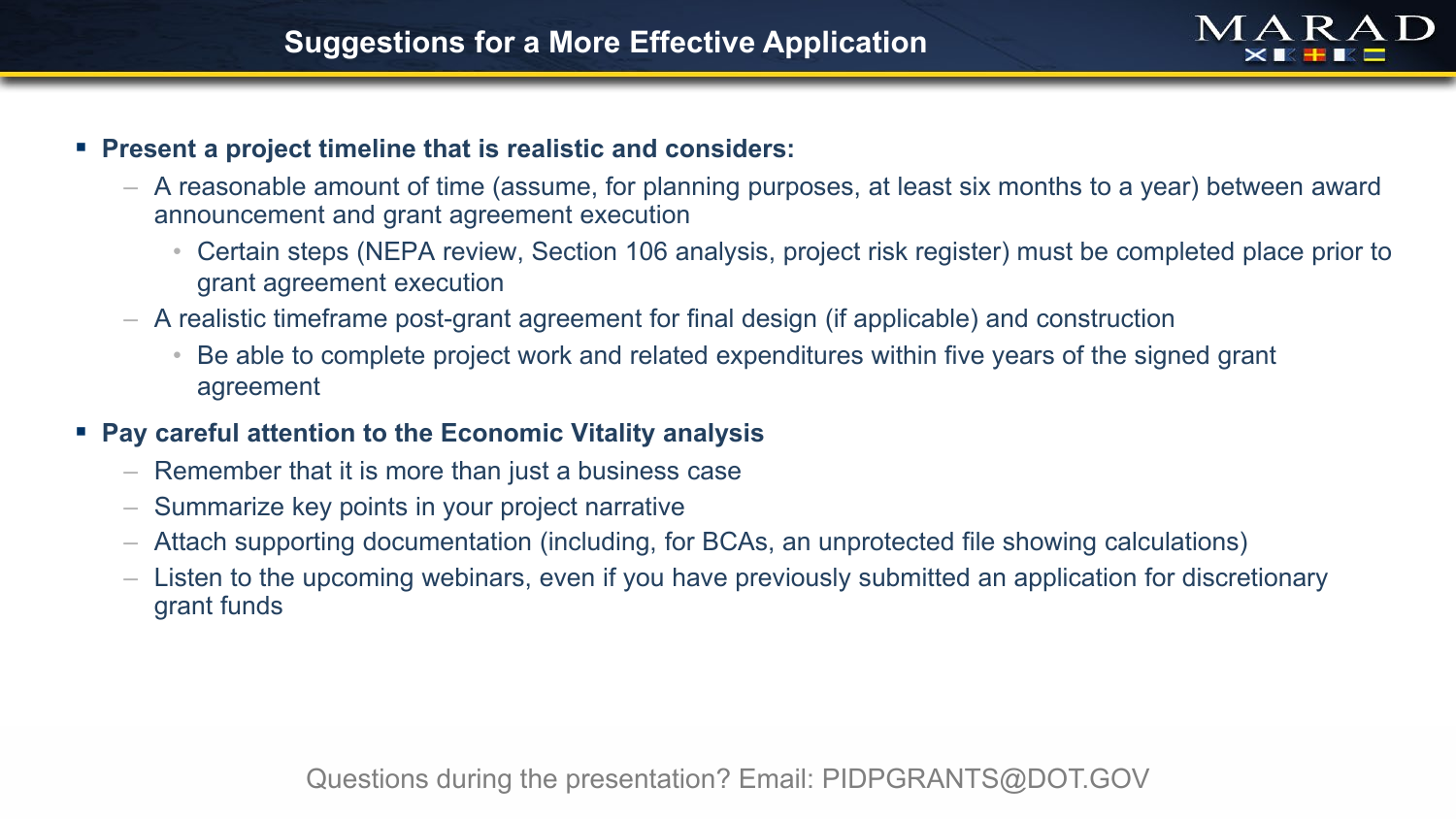# **Technical readiness-related suggestions**

- Include details about the cost analysis that your project is based on
	- Estimate? Market survey? IGCE? When developed?
- Indicate the status of project design and engineering
	- MARAD understands that, in some cases, this may not have started.

# **Remember the overall statutory goal of the program**

– "make grants, on a competitive basis, to eligible applicants to assist in funding eligible projects for the purpose of improving the safety, efficiency, or reliability of the movement of goods through ports and intermodal connections to ports" 46 USC 54301(a)(1)

#### **Proof-read your application package before final submission. Common discrepancies we struggle with:**

- Numbers that don't agree (difference in funding amounts between narrative and/or BCA and SF-424)
	- We use SF-424 data to resolve any differences related to the amount of funding requested.
- Missing attachments or attachments that are included but not referenced in the narrative
- Incomplete or confusing statements about project scope.

# **Other thoughts . . .**

- Apply early!
- Submit a test application if you need to. We consider the last submission from an applicant as its final submission.
- List more than one individual on the SF 424.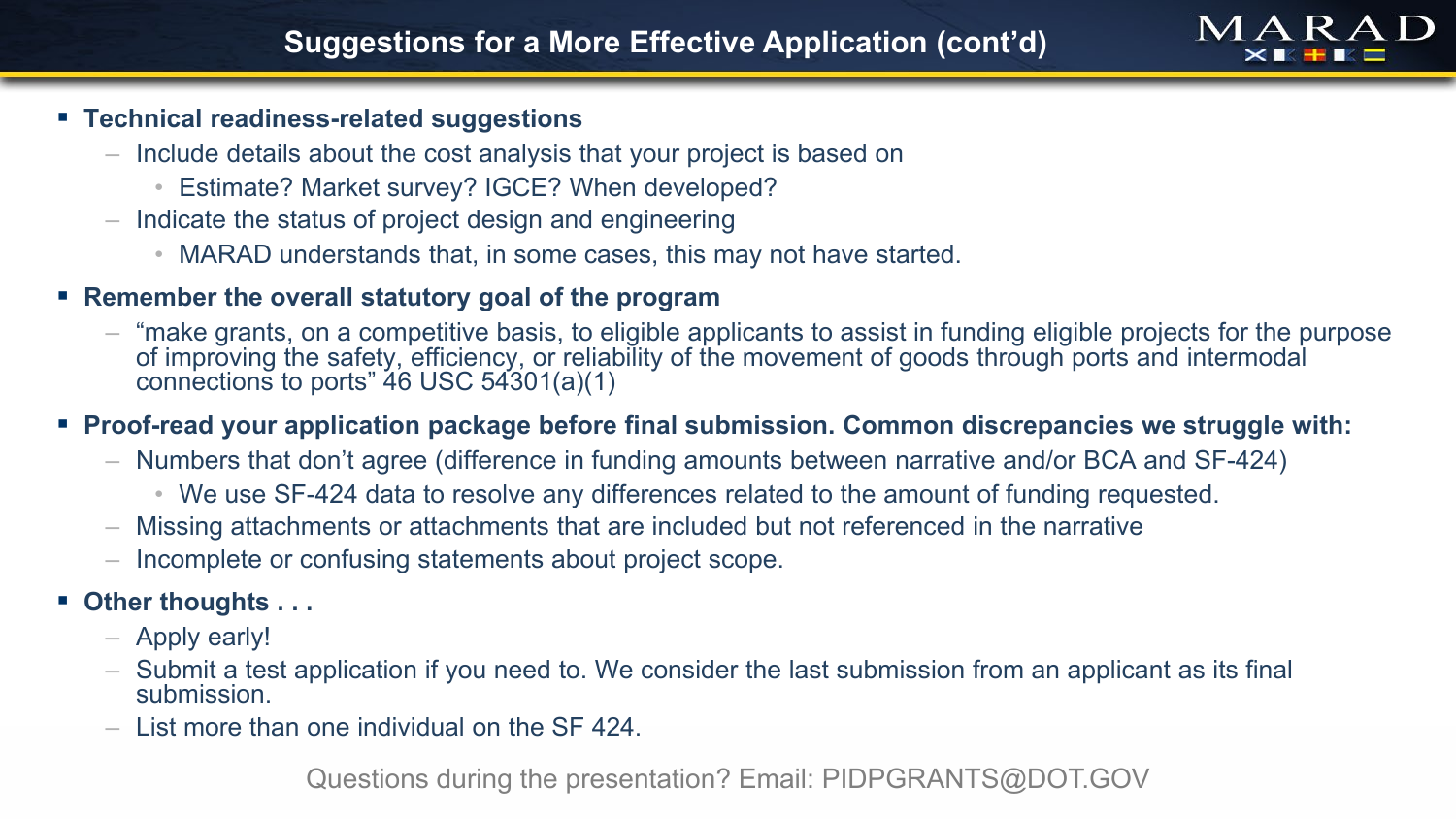# **Use your Gateway Directors . . .**



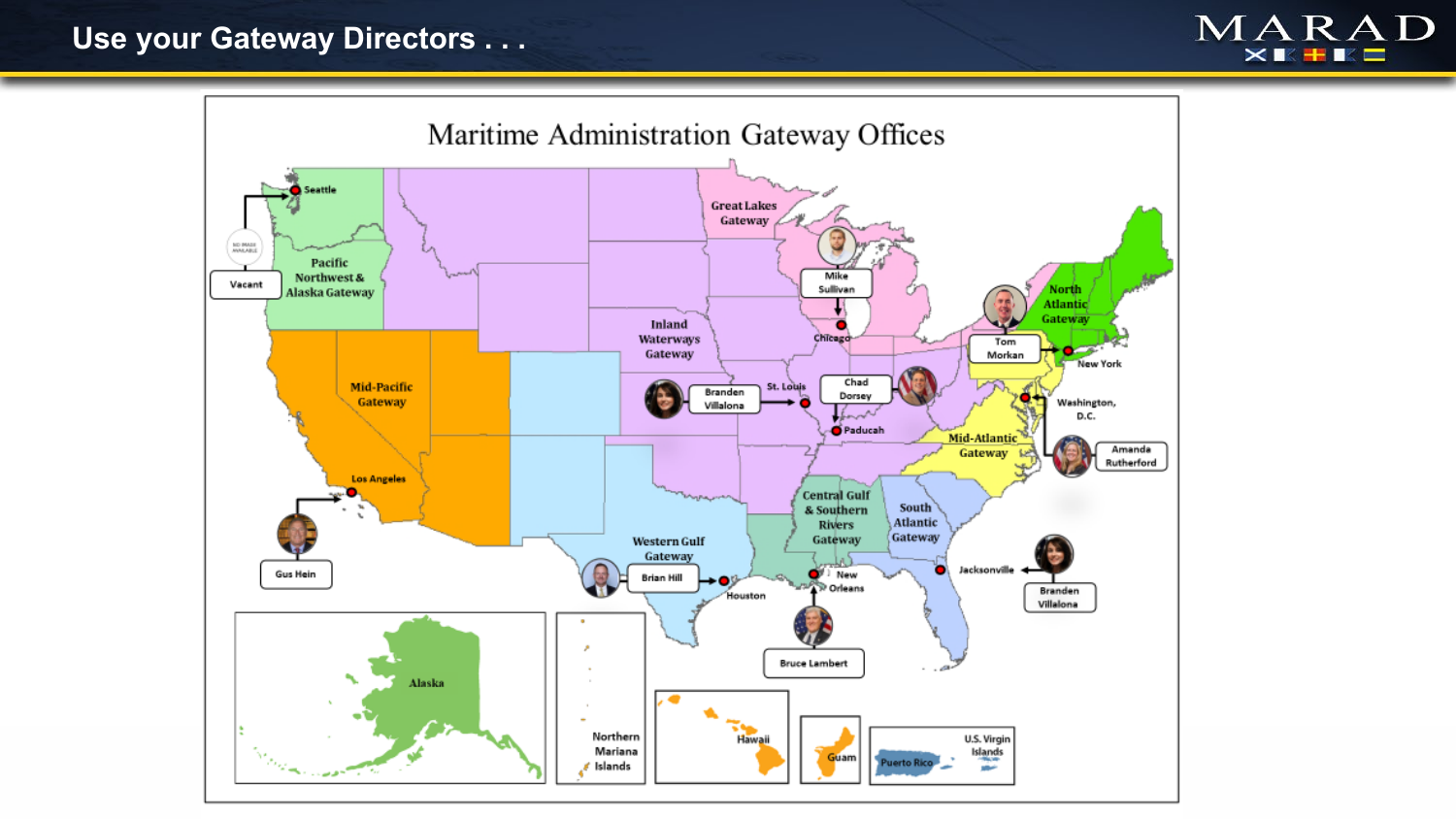

#### **Can grant funds be used to purchase equipment?**

- In general, yes. But, some things to keep in mind . . .
	- Needs to enhance the statutory purpose of the program, fall into one (or more) of the project eligibilities, and comply with the other programmatic requirements identified in the NOFO.
	- Must comply with the requirements and conditions in 2 CFR Part 200, including section 200.313
		- Title. Conditional title in the equipment.
		- Use. Must be used in the project for which it was acquired as long as needed
		- Management requirements. Property records and inventory requirement
		- Disposition. Must request disposition instructions from awarding agency.
		- Federal Interest. If purchased using PIDP funds, MARAD retains an interest in the property until disposition occurs.

#### **What is the timeline for making awards and for completing grant agreements?**

- Major variable here is number of applications received (drives timeline for technical reviews) and timeline for other DOT discretionary grant programs
- **In general . . .** 
	- Goal is to make awards this fall
	- Grant agreements can generally be completed w/in six to twelve months (so, Spring 2023 to Fall 2023)
		- Big variable is project readiness (changes in scope, schedule or budget? Permit approvals? NEPA completion?)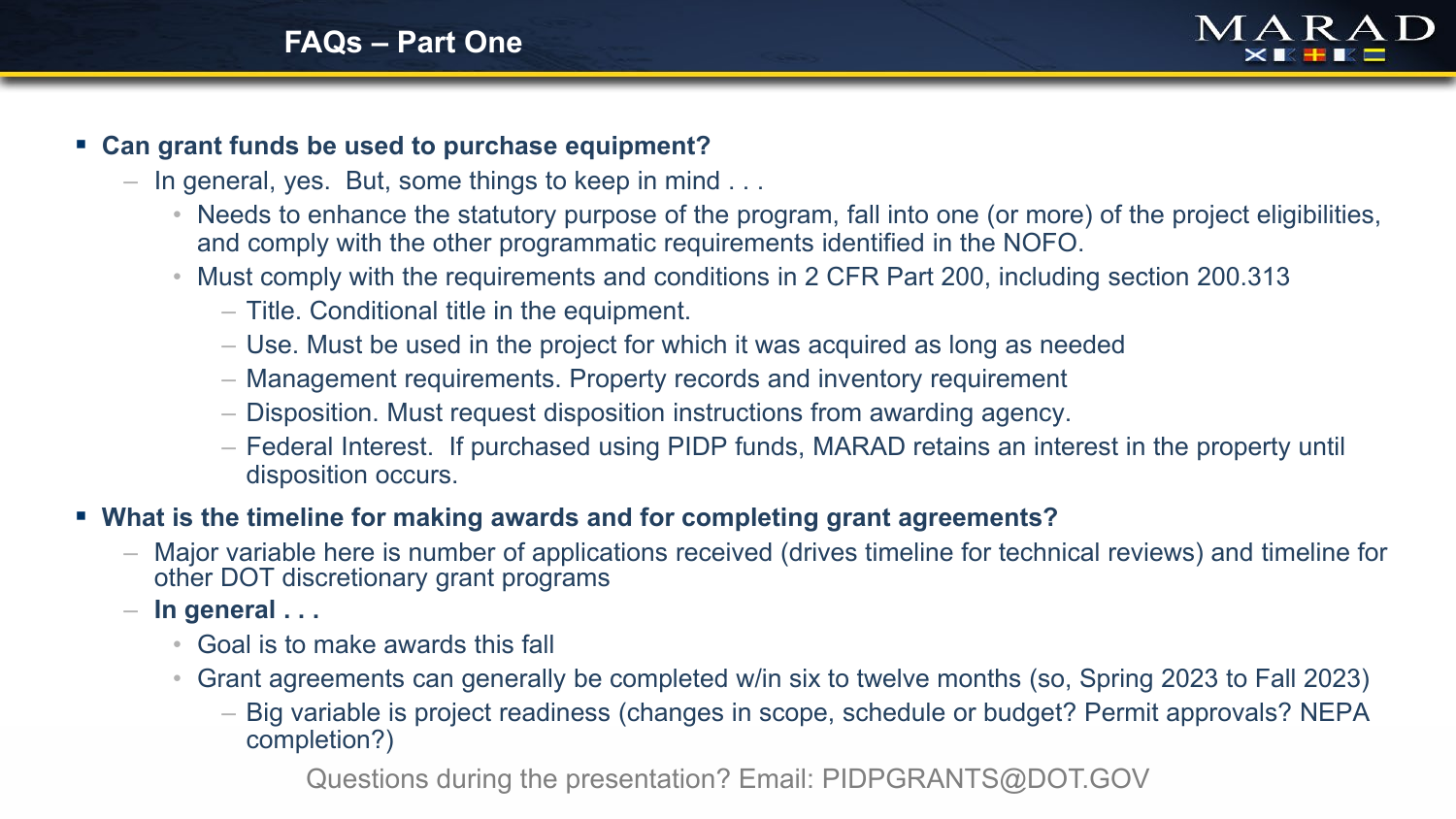

 **With the changes in the Bipartisan Infrastructure Law are these grants still subject to Buy American requirements?**

– Yes.

- As reflected in the NOFO, domestic preference compliance will be evaluated for all projects.
- As the questioner notes, the Bipartisan Infrastructure Law includes a section called the Build America, Buy America Act. The Act expands the coverage and application of Buy America preferences in Federal financial assistance programs for infrastructure.
	- Specifically, the Act provides that "none of the funds made available for a Federal financial assistance program for infrastructure . . . may be obligated for a project unless all of the iron, steel, manufactured products, and construction materials used in the project are produced in the United States."
	- Details on implementation of the Act are still being worked out; however, all PIDP grant recipients will be expected to meet the requirements of the Build America, Buy America Act.
- **The NOFO says that there's a possibility that we can spend some of our match after award but before we complete a grant agreement with MARAD. How does that work?**
	- Once selected for an award, we'll discuss the process for approval of any proposed pre-grant agreement expenditures. In general, awardees will need to obtain approval prior to incurring such costs.
	- For now, it's important to note that costs: (1) are limited to pre-construction activities (unless a MARADapproved NEPA is complete); (2) can't be incurred or expended prior to approval; (3) must comply w/ all Federal requirements; and, (4) be identified in the grant application as future eligible expenses.